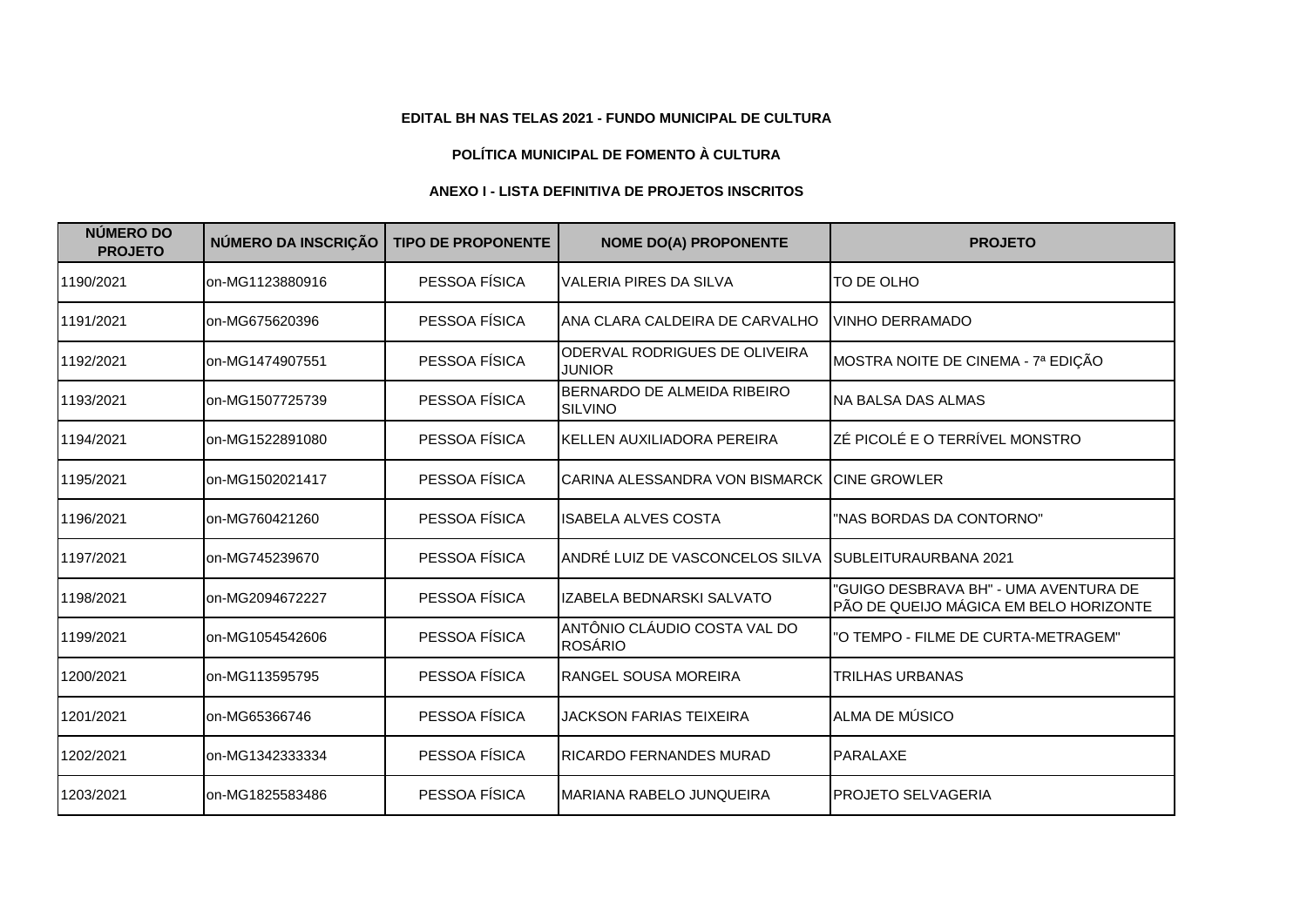| 1204/2021 | on-MG1757031487 | PESSOA FÍSICA                                 | <b>MARIA HORTA MACIEL RODRIGUES</b><br><b>ALVES</b> | MOSTRA DE CINEMA MINEIRO CONTEMPORÂNEO                                                                               |
|-----------|-----------------|-----------------------------------------------|-----------------------------------------------------|----------------------------------------------------------------------------------------------------------------------|
| 1205/2021 | on-MG1471438406 | PESSOA FÍSICA                                 | MARIA DO SOCORRO VIEIRA DIAS                        | MOVE CONCRETO! MULHERES E VIDEODANÇA -<br>SEGUNDA EDIÇÃO                                                             |
| 1206/2021 | on-MG1665488422 | PESSOA JURÍDICA SEM<br><b>FINS LUCRATIVOS</b> | INSTITUTO CULTURAL ARTIGOS E<br>CARROS DE ÉPOCA     | PAMPULHA DE JK - II                                                                                                  |
| 1207/2021 | on-MG1501195739 | PESSOA FÍSICA                                 | IEDA MARIA GONÇALVES LAGOS                          | <b>FLOR E O JEQUITIBÁ</b>                                                                                            |
| 1208/2021 | on-MG398993326  | PESSOA FÍSICA                                 | LEONARDO HERMONT GOOD GOD                           | CAPETA DO VILARINHO                                                                                                  |
| 1209/2021 | on-MG624174355  | PESSOA FÍSICA                                 | BÁRBARA SUYAN SABINO ROCHA<br><b>SANTOS</b>         | BONECARIA FANTÁSTICA - O SACI E O VIOLEIRO                                                                           |
| 1210/2021 | on-MG838209688  | PESSOA FÍSICA                                 | <b>FELIPE SILVA CAPUTO</b>                          | DE VOLTA PARA O MERCADO                                                                                              |
| 1211/2021 | on-MG1350188546 | PESSOA JURÍDICA SEM<br><b>FINS LUCRATIVOS</b> | GRUPO DE DANÇA CAMALEÃO                             | CINE A CÉU ABERTO COM CAMALEÃO                                                                                       |
| 1212/2021 | on-MG2001282481 | PESSOA FÍSICA                                 | MARCELO JOSÉ FERREIRA GOMES                         | SOBREVIVENTE DE GUERA                                                                                                |
| 1213/2021 | on-MG362638123  | PESSOA FÍSICA                                 | RICARDO DE SALVO LANZA                              | DOCUMENTÁRIO AMOR EM PEDAÇOS                                                                                         |
| 1214/2021 | on-MG419326854  | PESSOA FÍSICA                                 | CECÍLIA QUEIROZ GUIMARÃES                           | <b>FICO A ESPERAR</b>                                                                                                |
| 1215/2021 | on-MG1530881917 | PESSOA FÍSICA                                 | SHELMER JOSÉ QUEIROGA FILHO                         | 1ª. MOLEIRA BH                                                                                                       |
| 1216/2021 | on-MG1769044205 | PESSOA FÍSICA                                 | RIVADÁVIA ALVES BARBOSA                             | <b>BENZA DEUS</b>                                                                                                    |
| 1217/2021 | on-MG266415590  | PESSOA FÍSICA                                 | RAFAEL BOTTARO COSTA FRAGOSO                        | A TOCA                                                                                                               |
| 1218/2021 | on-MG1757358203 | PESSOA FÍSICA                                 | <b>LUIZ PAULO RAMOS</b>                             | <b>INSTAGROOVES</b>                                                                                                  |
| 1219/2021 | on-MG737627817  | PESSOA FÍSICA                                 | EMERSON DOMINGOS DA SILVA                           | PARCERIAS PERIFÉRICAS: A COOPERAÇÃO<br>ENTRE AS ASSOCIAÇÕES DE MORADORES DE<br>CABANA DO PAI TOMÁS E MADRE GERTRUDES |
| 1220/2021 | on-MG200893787  | PESSOA FÍSICA                                 | <b>BRENO MILAGRES DA SILVA</b>                      | O LADO OCULTO DO ARCO-IRIS                                                                                           |
| 1221/2021 | on-MG782854193  | PESSOA FÍSICA                                 | JOÃO VICTOR DE OLIVEIRA<br><b>RODRIGUES</b>         | <b>BATALHA DA DANÇA</b>                                                                                              |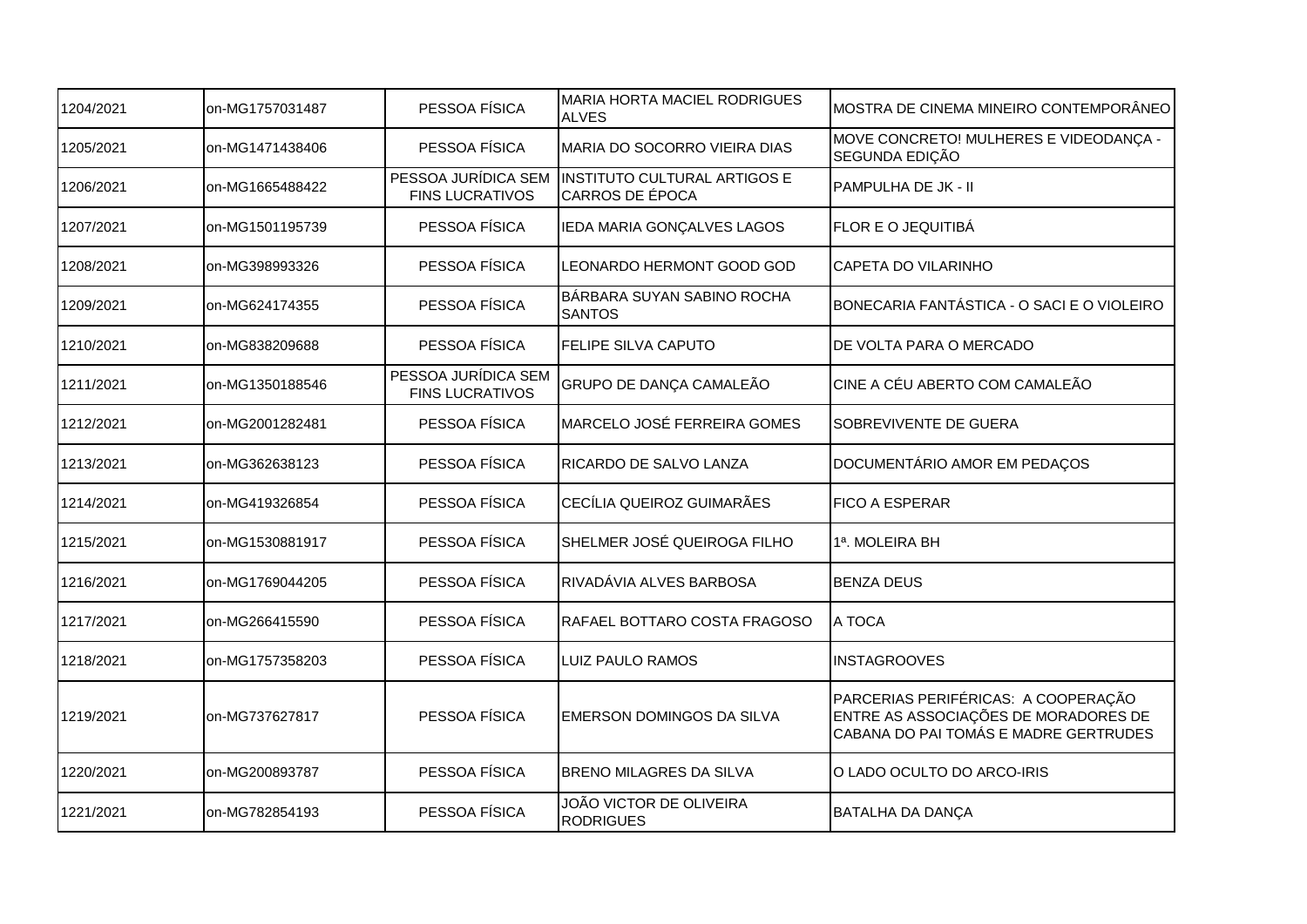| 1222/2021 | on-MG1522016423 | PESSOA FÍSICA          | LUÍS HENRIQUE ALVES EVO                                                | FERVA - FESTIVAL REINVENTADO DE VÍDEOS<br>AUTORAIS - 3ª EDIÇÃO                                                                                           |
|-----------|-----------------|------------------------|------------------------------------------------------------------------|----------------------------------------------------------------------------------------------------------------------------------------------------------|
| 1223/2021 | on-MG413146424  | PESSOA FÍSICA          | THIAGO DE PAULO PACHECO                                                | PRIMEIRO DE MAIO: LUGAR DE MEMÓRIA                                                                                                                       |
| 1224/2021 | on-MG2024345503 | PESSOA FÍSICA          | MARIA RAQUEL ALVES COUTO<br><b>RAMIRO</b>                              | DOCUMENTÁRIO "12 ANOS DO PERSONAGEM<br>BOLINHO".                                                                                                         |
| 1225/2021 | on-MG178875459  | PESSOA FÍSICA          | <b>MARCELA RAMOS BOTELHO APGAUA</b>                                    | A MÚSICA COLONIAL POR UMA RELEITURA<br><b>CAMERÍSTICA</b>                                                                                                |
| 1226/2021 | on-MG929529245  | <b>FINS LUCRATIVOS</b> | PESSOA JURÍDICA SEM FUNDAÇÃO DE DESENVOLVIMENTO<br><b>IDA PESQUISA</b> | ANIMAÇÃO IMERSIVA EM FULLDOME DIGITAL,<br>ADAPTÁVEL A MÍDIAS PLANAS, SOBRE O<br>SISTEMA SOLAR PARA O PÚBLICO INFANTIL DO<br>PLANETÁRIO DE BELO HORIZONTE |
| 1227/2021 | on-MG2111070383 | PESSOA FÍSICA          | JOSÉ FRANCISCO NUNES FONSECA                                           | <b>SUSSURROS DA LIBERDADE</b>                                                                                                                            |
| 1228/2021 | on-MG1997367842 | PESSOA FÍSICA          | <b>MATEUS VITOR SILVA</b>                                              | HORIZONTE LITERÁRIO - UMA AVENTURA<br><b>ANATÔMICA</b>                                                                                                   |
| 1229/2021 | on-MG1167735316 | PESSOA FÍSICA          | GABRIELA HILARINO SIMÕES                                               | <b>CIRCO ESCOLA</b>                                                                                                                                      |
| 1230/2021 | on-MG944642531  | PESSOA FÍSICA          | <b>CRIS DINIZ AGUIAR</b>                                               | 6ª EDIÇÃO DO CINE POJICHÁ- EDIÇÃO BH -<br>FESTIVAL DE CINEMA DOS VALES DO MUCURI E<br><b>JEQUITINHONHA</b>                                               |
| 1231/2021 | on-MG411662598  | PESSOA FÍSICA          | RODRIGO MIRANDA DE AMORIM                                              | BELA ADORMECIDA COMPLETO                                                                                                                                 |
| 1232/2021 | on-MG1070334913 | PESSOA FÍSICA          | <b>GERSON BARRAL LIMA</b>                                              | HIPHOP.DOC - A ARTE DAS PERIFERIAS                                                                                                                       |
| 1233/2021 | on-MG1691563837 | PESSOA FÍSICA          | <b>RAQUEL BRAGA</b>                                                    | ASHANTI: A HERANÇA AFRICANA EM MINAS<br><b>GERAIS</b>                                                                                                    |
| 1234/2021 | on-MG1272530227 | PESSOA FÍSICA          | MARCELO ANSELMO GOMES                                                  | <b>TORRE DA VIDA</b>                                                                                                                                     |
| 1235/2021 | on-MG1734558195 | PESSOA FÍSICA          | <b>ADO SILVA VIANA</b>                                                 | FESTIVAL BELO HORIZONTE GAMES<br><b>EXPERIENCE</b>                                                                                                       |
| 1236/2021 | on-MG297214171  | PESSOA FÍSICA          | YASMIN PINHEIRO BORASCHI                                               | <b>BH RESPIRA HIP HOP</b>                                                                                                                                |
| 1237/2021 | on-MG372535340  | PESSOA FÍSICA          | ALDO CLECIUS NERIS DA SILVA                                            | MODA: TERRITÓRIO DE EXISTIR                                                                                                                              |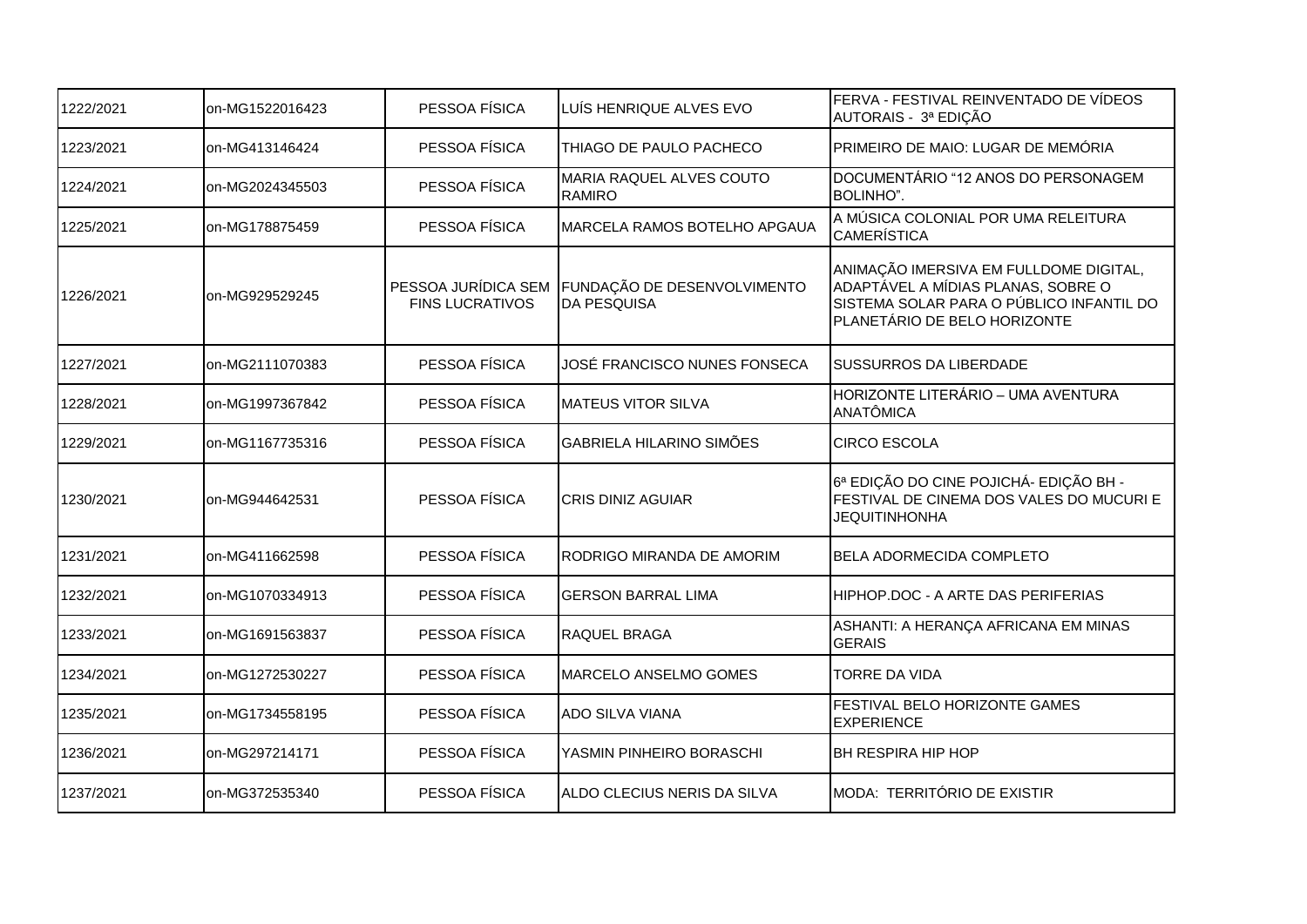| 1238/2021 | on-MG1580336321 | PESSOA FÍSICA                                 | KARLA DANIELLE ARAUJO FIGUEIROA                    | ESCREVO CARTAS - PERFORMANCE LITERÁRIA<br>DE ARTES VISUAIS DA PALAVRA AFETIVA.<br><b>PLAVPA</b> |
|-----------|-----------------|-----------------------------------------------|----------------------------------------------------|-------------------------------------------------------------------------------------------------|
| 1239/2021 | on-MG468411819  | PESSOA FÍSICA                                 | ALUIZIO DE PAULA SALLES JUNIOR                     | NOS BAILES DA VIDA - MINISSERIE PARA TV                                                         |
| 1240/2021 | on-MG1556944856 | PESSOA JURÍDICA SEM<br><b>FINS LUCRATIVOS</b> | ASSOCIAÇÃO FILMES DE QUINTAL                       | FAZER FLORESTAS (EPISÓDIO 1):<br>CONFLUÊNCIA MAXAKALI-ASHANINKA                                 |
| 1241/2021 | on-MG1425632704 | PESSOA FÍSICA                                 | ALEXANDRE PIMENTA MARQUES                          | NO RIO O PEIXE - MOSTRA CINEMA, DIREITOS<br><b>HUMANOS E ECOLOGIA</b>                           |
| 1242/2021 | on-MG1530423972 | PESSOA FÍSICA                                 | FERNANDA VIDIGAL RACHID SILVA                      | O SEGREDO DE SIKÁN - ANIMAÇÃO                                                                   |
| 1243/2021 | on-MG191565896  | PESSOA FÍSICA                                 | LUCAS GUIMARÃES RAMOS DO<br>PRADO                  | DOCUMENTÁRIO - DOCENTES E SUAS<br>MÁSCARAS TEATRAIS NOS CURSOS DE TEATRO<br>DE BELO HORIZONTE   |
| 1244/2021 | on-MG1548300315 | PESSOA FÍSICA                                 | CARLOS ANTÔNIO DUARTE DA CRUZ                      | OS QUATRO CAVALEIROS DA PORCA ALICE                                                             |
| 1245/2021 | on-MG269366563  | PESSOA FÍSICA                                 | EDVALDO FERREIRA VIANA                             | ALÉM-MUROS: AÇÃO DE FORMAÇÃO E<br>CAPACITAÇÃO AO AUDIOVISUAL.                                   |
| 1246/2021 | on-MG1603303555 | PESSOA FÍSICA                                 | <b>CARLOS RITA ALVES MARINHO</b><br><b>JUNIOR</b>  | <b>PROCEVÉ ART FESTIVAL</b>                                                                     |
| 1247/2021 | on-MG659297830  | PESSOA FÍSICA                                 | GABRIEL MARCOS DE SOUZA ALMEIDA NO INÍCIO DO MUNDO |                                                                                                 |
| 1248/2021 | on-MG217528692  | PESSOA FÍSICA                                 | LUÍS OTÁVIO MENDONÇA DE OLIVEIRA                   | III ANTROPOKAOS: MOSTRA DE FICÇÃO<br>CIENTÍFICA LATINO-AMERICANA                                |
| 1249/2021 | on-MG1315832319 | PESSOA FÍSICA                                 | ALFREDO TADEU DOS REIS ALVES                       | <b>QUEM AMA NÃO MATA!</b>                                                                       |
| 1250/2021 | on-MG1650786714 | PESSOA FÍSICA                                 | <b>PAULA DE ABREU RESENDE</b>                      | MARTINA E GUARÁ - MORCEGOS SÃO<br><b>VAMPIROS?</b>                                              |
| 1251/2021 | on-MG876770381  | PESSOA FÍSICA                                 | ANA BEATRIZ MASCARENHAS<br><b>PEREIRA</b>          | FESTIVAL CINE IDENTIDADE, CIDADANIA E MEIO<br><b>AMBIENTE</b>                                   |
| 1252/2021 | on-MG104731946  | PESSOA FÍSICA                                 | JÚLIA PIMENTEL MAIA PORTUGAL                       | TOQUE: DO PALCO PARA AS TELAS.                                                                  |
| 1253/2021 | on-MG1825458242 | PESSOA FÍSICA                                 | MARIO FERNANDO FELIPE RIBEIRO                      | A MONTANTE                                                                                      |
| 1254/2021 | on-MG1101223621 | PESSOA FÍSICA                                 | <b>BRUNA PIANTINO DO PINHO</b>                     | <b>MAESTRA</b>                                                                                  |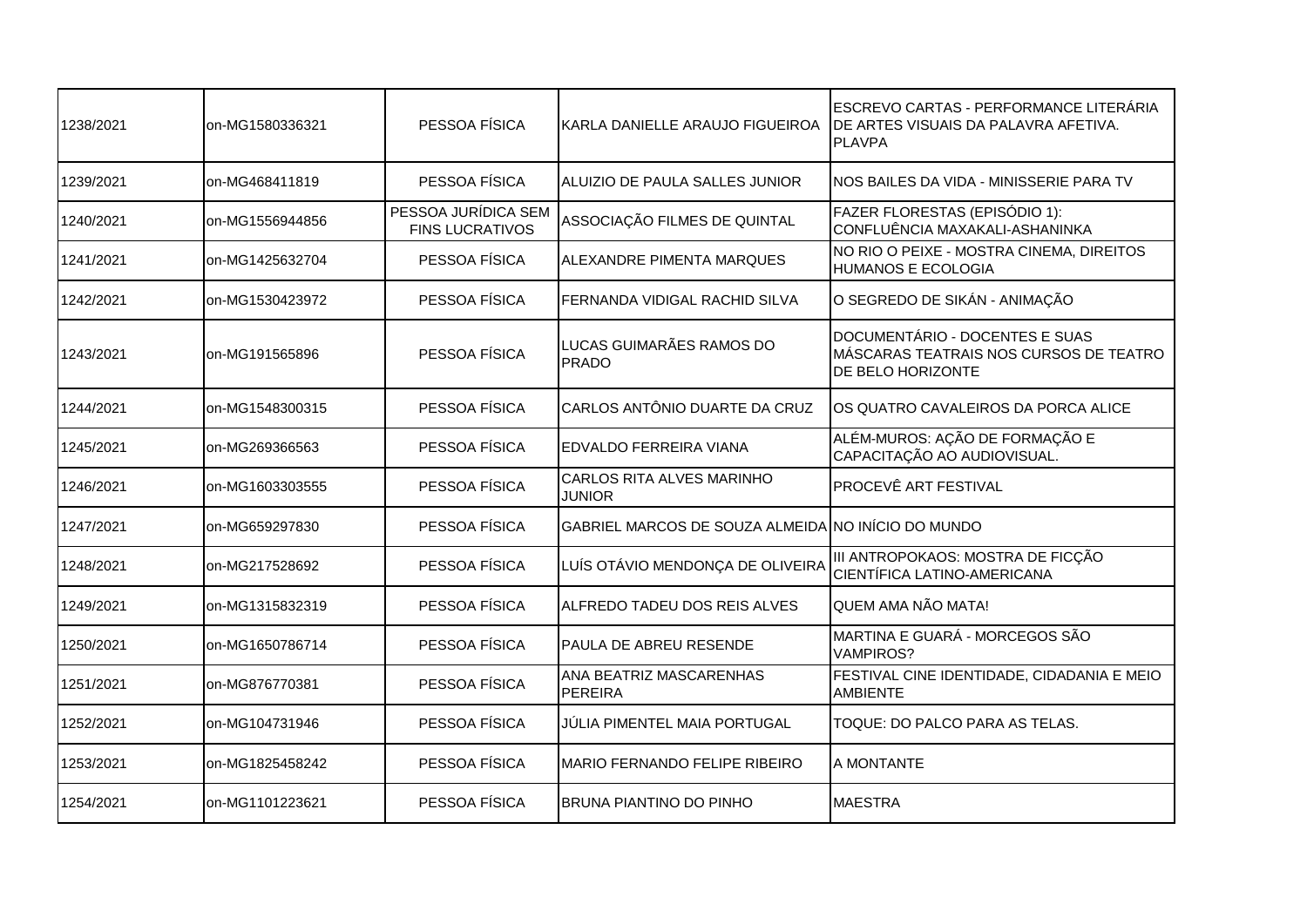| 1255/2021 | on-MG171078290  | PESSOA FÍSICA | LUCAS LANZA PENA                                            | UM LUGAR ONDE EU POSSA TE GUARDAR                                                                                                            |
|-----------|-----------------|---------------|-------------------------------------------------------------|----------------------------------------------------------------------------------------------------------------------------------------------|
| 1256/2021 | on-MG713753028  | PESSOA FÍSICA | <b>NICOLE FARIA BATISTA</b>                                 | 'ENSINANDO A TRANSGREDIR" COM AS<br>IMAGENS: CINEMA COMO ALIADO PARA UMA<br>EDUCAÇÃO LIBERTADORA - CURSO DE<br>CAPACITAÇÃO PARA PROFESSORES. |
| 1257/2021 | on-MG2027177585 | PESSOA FÍSICA | <b>FRANCISCO MATIAS DE ALMEIDA</b><br><b>FILHO</b>          | MULHERS DE LEI                                                                                                                               |
| 1258/2021 | on-MG1467497111 | PESSOA FÍSICA | JOÃO CÉSAR BORGES                                           | A ESPADA DE OGUM                                                                                                                             |
| 1259/2021 | on-MG261182462  | PESSOA FÍSICA | ANA LUISA BAMBIRRA ALVES                                    | VINGANÇA: SUBSTANTIVO FEMININO                                                                                                               |
| 1260/2021 | on-MG933699201  | PESSOA FÍSICA | <b>MARCUS HENRIQUE ALBERTO</b>                              | <b>ESOPO E PITÁGORAS BOXEADOR</b>                                                                                                            |
| 1261/2021 | on-MG907742763  | PESSOA FÍSICA | <b>CREUSA PEREIRA DE FARIA</b>                              | DOCUMENTÁRIO COGUMELO RECORDS - 40<br><b>ANOS</b>                                                                                            |
| 1262/2021 | on-MG2141531633 | PESSOA FÍSICA | <b>GABRIELA BARBOSA DE AMORIM</b>                           | O CLUBE SECRETO DOS DEMÔNIOS DO CURRAL                                                                                                       |
| 1263/2021 | on-MG1492917958 | PESSOA FÍSICA | THIAGO ROSADO SILVA                                         | INTELECTUALIDADES NEGRAS: A REINVENÇÃO<br><b>DO BRASIL</b>                                                                                   |
| 1264/2021 | on-MG1054939318 | PESSOA FÍSICA | ALEX DE ALMEIDA MARIANO                                     | "DOCUMENTÁRIO RELATOS DE ARTISTAS NA<br>PANDEMIA SOBRE SAÚDE MENTAL"                                                                         |
| 1265/2021 | on-MG426189039  | PESSOA FÍSICA | ANDRÉA VILAÇA LOPES MOURA                                   | <b>ROSTO DE PAPEL</b>                                                                                                                        |
| 1266/2021 | on-MG1193483180 | PESSOA FÍSICA | LEANDRO SILVA LOPES                                         | <b>FLUXO</b>                                                                                                                                 |
| 1267/2021 | on-MG1195599145 | PESSOA FÍSICA | MARIA EDUARDA LIMA DE ANDRADE                               | <b>FACES DE VIDRO</b>                                                                                                                        |
| 1268/2021 | on-MG419911196  | PESSOA FÍSICA | JEAN PAULO DE JESUS NASCIMENTO                              | <b>LUA CHEIA</b>                                                                                                                             |
| 1269/2021 | on-MG1785869817 | PESSOA FÍSICA | RICARDO LUIZ DOS REIS LIMA E SILVA O FUTURO DA PRÉ-HISTORIA |                                                                                                                                              |
| 1270/2021 | on-MG1356555138 | PESSOA FÍSICA | MARIANA DE MELO PEREIRA                                     | LILITH                                                                                                                                       |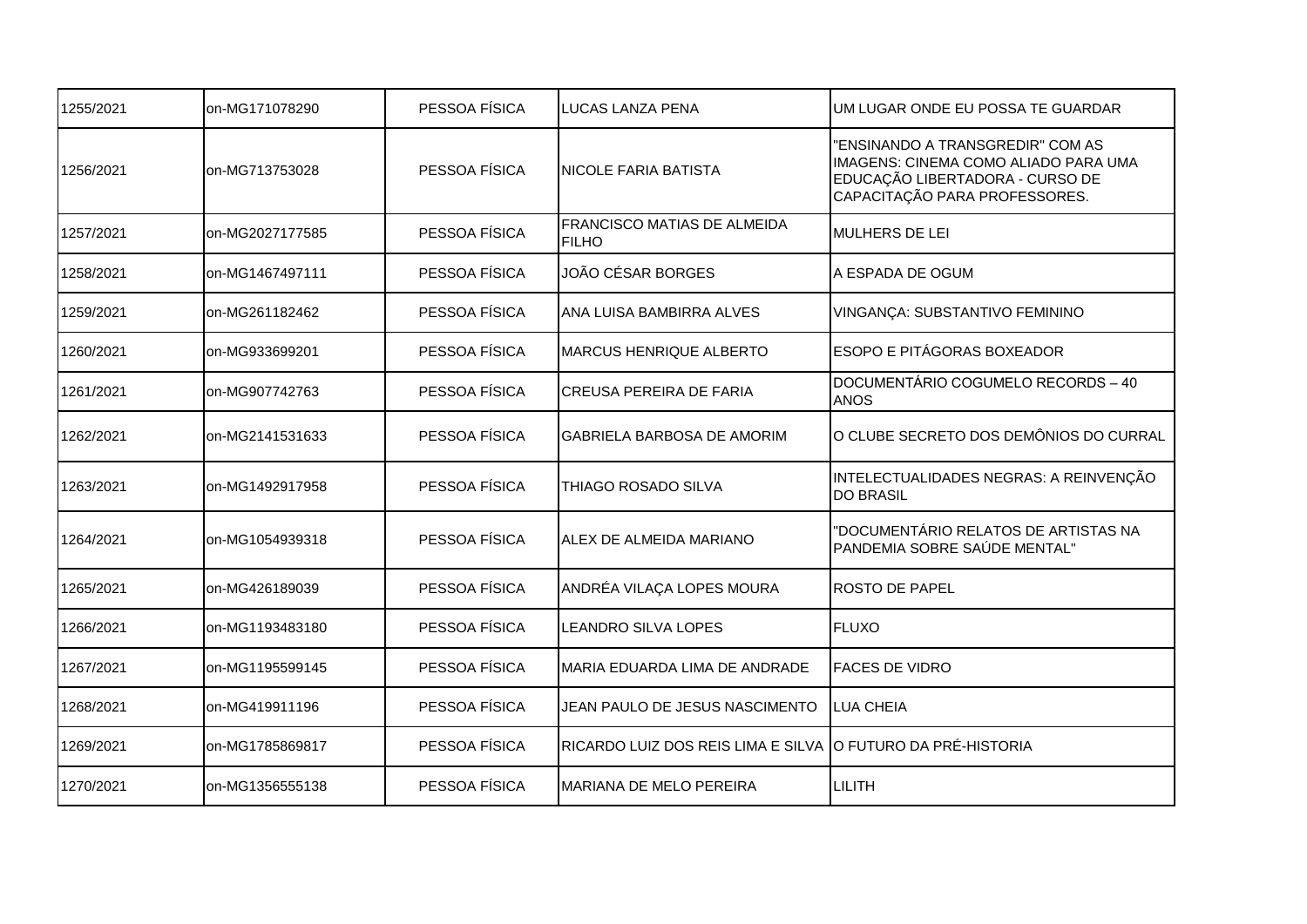| 1271/2021 | on-MG1862220659 | PESSOA FÍSICA | YASMIN GUIMARÃES CASTRO<br><b>FERREIRA</b>         | DOCE DE LEITE                                                     |
|-----------|-----------------|---------------|----------------------------------------------------|-------------------------------------------------------------------|
| 1272/2021 | on-MG283786006  | PESSOA FÍSICA | BELLINI SEBASTIÃO DE ANDRADE                       | O CHORO DO CERRADO                                                |
| 1273/2021 | on-MG1505172626 | PESSOA FÍSICA | THIAGO CRUZ WELTER                                 | #SEGUEADICA, SUSTENTABILIDADE: UMA<br>HISTÓRIA DE TUDO E DE TODOS |
| 1274/2021 | on-MG1591746581 | PESSOA FÍSICA | MARCUS LUAN DE OLIVEIRA NETO                       | DE OLHOS FECHADOS                                                 |
| 1275/2021 | on-MG1158109393 | PESSOA FÍSICA | ANA CAROLINA ANTUNES SANTOS                        | FENDA - EDIÇÃO LATINOAMÉRICA                                      |
| 1276/2021 | on-MG1196821329 | PESSOA FÍSICA | LAURA GONTIJO DE GODOY                             | MOSTRA OPONENTES INVISÍVEIS - MULHERES<br><b>QUE FILMAM</b>       |
| 1277/2021 | on-MG281372837  | PESSOA FÍSICA | DANIELA FERNANDES ALVES                            | MATULA FILM FESTIVAL - CINEMA E COMIDA 2ª<br><b>EDIÇÃO</b>        |
| 1278/2021 | on-MG601165525  | PESSOA FÍSICA | JÚLIA DE FARIA ALVES                               | <b>BREU</b>                                                       |
| 1279/2021 | on-MG1763603185 | PESSOA FÍSICA | <b>DALILA PIRES BATISTA</b>                        | OS PREDIM É NÓIS                                                  |
| 1280/2021 | on-MG1880764235 | PESSOA FÍSICA | <b>KAREN SUZANE SILVA</b>                          | <b>CICLO</b>                                                      |
| 1281/2021 | on-MG1867208817 | PESSOA FÍSICA | HENRIQUE MANOEL SILVA DE<br><b>OLIVEIRA</b>        | CORAÇÕES ABERTOS                                                  |
| 1282/2021 | on-MG1468102078 | PESSOA FÍSICA | RENAN EDUARDO NERES SILVA                          | <b>GRANDE SECA EM JUDÁ</b>                                        |
| 1283/2021 | on-MG228804676  | PESSOA FÍSICA | TAMIRA RODRIGUES DE ABREU                          | <b>CINEBITACA</b>                                                 |
| 1284/2021 | on-MG818880722  | PESSOA FÍSICA | SAMORA N'ZINGA SOARES CARDOSO                      | DOCUMENTÁRIO PONTE BRASIL MOÇAMBIQUE                              |
| 1285/2021 | on-MG161565706  | PESSOA FÍSICA | EDUARDO DE SOUZA VIEIRA                            | WEB SÉRIE - PALAVRA PELADA                                        |
| 1286/2021 | on-MG1303405349 | PESSOA FÍSICA | VICTOR FLÁVIO CARVALHAIS<br><b>BARROSO LACERDA</b> | ALÉM ACIMA                                                        |
| 1287/2021 | on-MG223358239  | PESSOA FÍSICA | MILCA ALVES DA SILVA                               | HISTÓRIAS DE PRATELEIRAS                                          |
| 1288/2021 | on-MG1640369086 | PESSOA FÍSICA | <b>DARCILA RODRIGUES</b>                           | ÁGUAS FRIAS, LAGOA DA PAMPULHA, MINI DOC                          |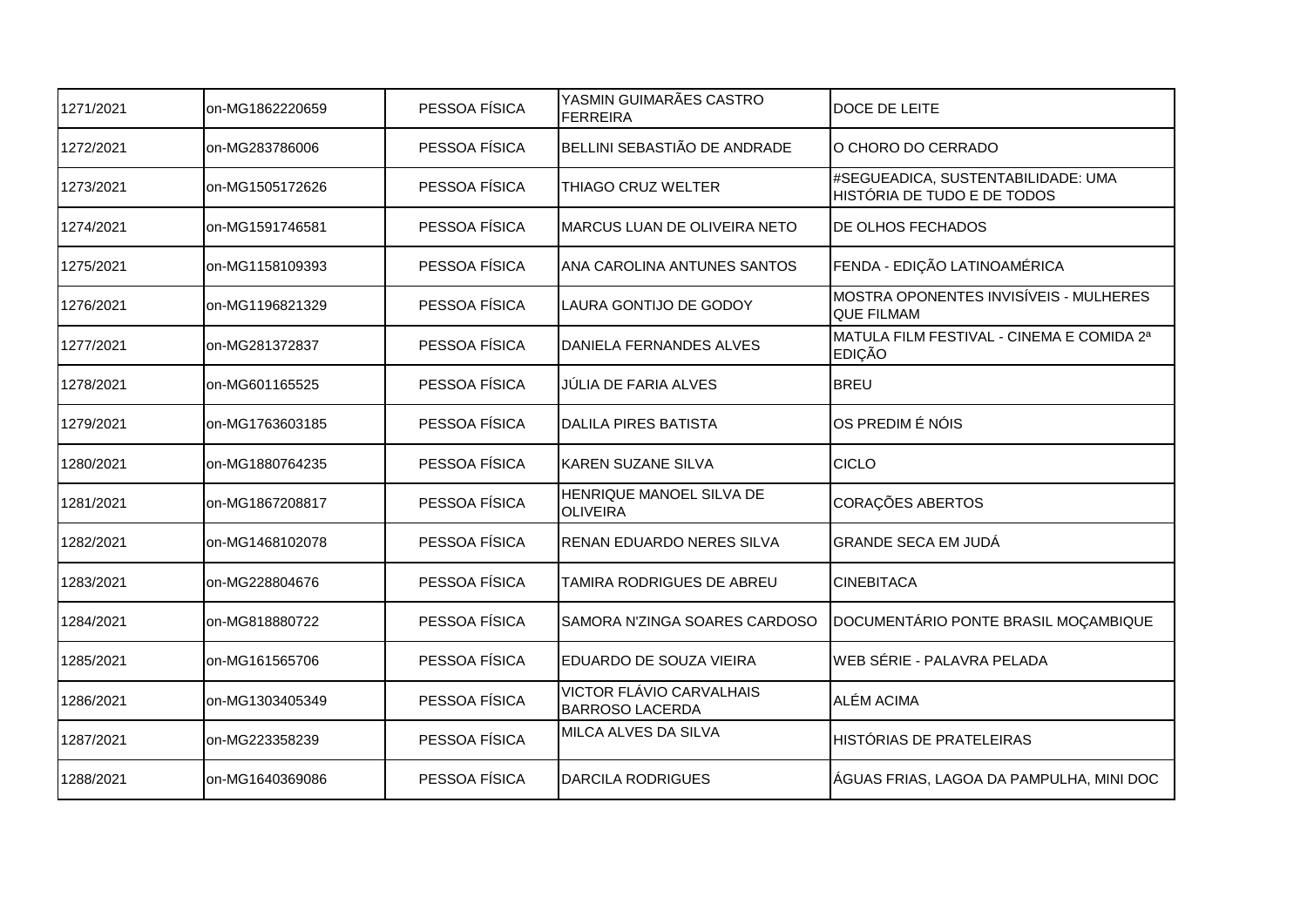| 1289/2021 | on-MG1878553328 | PESSOA FÍSICA | MICHEL RAMOS DOS SANTOS                         | O CÃO DE OMULU                                                                                      |
|-----------|-----------------|---------------|-------------------------------------------------|-----------------------------------------------------------------------------------------------------|
| 1290/2021 | on-MG321538151  | PESSOA FÍSICA | <b>GISLAINE GONÇALVES</b>                       | O ARTISTA                                                                                           |
| 1291/2021 | on-MG1577536761 | PESSOA FÍSICA | <b>MARINA SOARES MARTINS</b>                    | <b>LAPSO</b>                                                                                        |
| 1292/2021 | on-MG362748676  | PESSOA FÍSICA | <b>MARCOS MATEUS DA SILVA</b>                   | PRETV                                                                                               |
| 1293/2021 | on-MG1827281828 | PESSOA FÍSICA | HYU OLIVEIRA GUIMARÃES                          | <b>BH É AFROINDÍGENA</b>                                                                            |
| 1294/2021 | on-MG1856403714 | PESSOA FÍSICA | LIDIA APARECIDA RODRIGUES SILVA<br><b>MELLO</b> | UMA HISTÓRIA PRECISA DE UM COMEÇO.                                                                  |
| 1295/2021 | on-MG111815496  | PESSOA FÍSICA | <b>BRUNO PEIXOTO FREDERICO</b>                  | <b>IMEL</b>                                                                                         |
| 1296/2021 | on-MG434267774  | PESSOA FÍSICA | FABRÍCIO JUNIO SILVA FERREIRA                   | CÉU VERMELHO SANGUE                                                                                 |
| 1297/2021 | on-MG2145653355 | PESSOA FÍSICA | <b>CRISTIANE MOREIRA VENTURA</b>                | ENTRE VÊNUS E MARTE                                                                                 |
| 1298/2021 | on-MG1118263506 | PESSOA FÍSICA | DANILO MARCOS AZEVEDO VILAÇA                    | <b>CONTOS DE METAL</b>                                                                              |
| 1299/2021 | on-MG151918243  | PESSOA FÍSICA | MÔNICA MARTINS DE GODOY<br><b>FONSECA</b>       | VALORIZAÇÃO DOS SABERES E FAZERES COMO<br>FORMA DE SE RECONSTRUIR: UM REGISTRO<br>ÉTICO E ESTÉTICO. |
| 1300/2021 | on-MG1822185150 | PESSOA FÍSICA | PEDRO HENRIQUE MONTEIRO<br><b>MOREIRA</b>       | PDRÃO VIDEOCLIPES E O CIRCUITO DE<br>CRIAÇÃO AUDIOVISUAL NA PERIFERIA DE BELO<br>HORIZONTE.         |
| 1301/2021 | on-MG830411888  | PESSOA FÍSICA | <b>BRUNO FIGUEROA COLARES</b>                   | <b>BABY DOLL</b>                                                                                    |
| 1302/2021 | on-MG1674121006 | PESSOA FÍSICA | <b>BIANCA ISABEL ZANDE SÁ</b>                   | ROTEIRO DA WEBSÉRIE COMER COM OS<br>OLHOS: MEMÓRIA E CULTURA ALIMENTAR                              |
| 1303/2021 | on-MG213460969  | PESSOA FÍSICA | <b>CLARA ANTUNES DE FARIA</b>                   | <b>CUIDADO INVISÍVEL</b>                                                                            |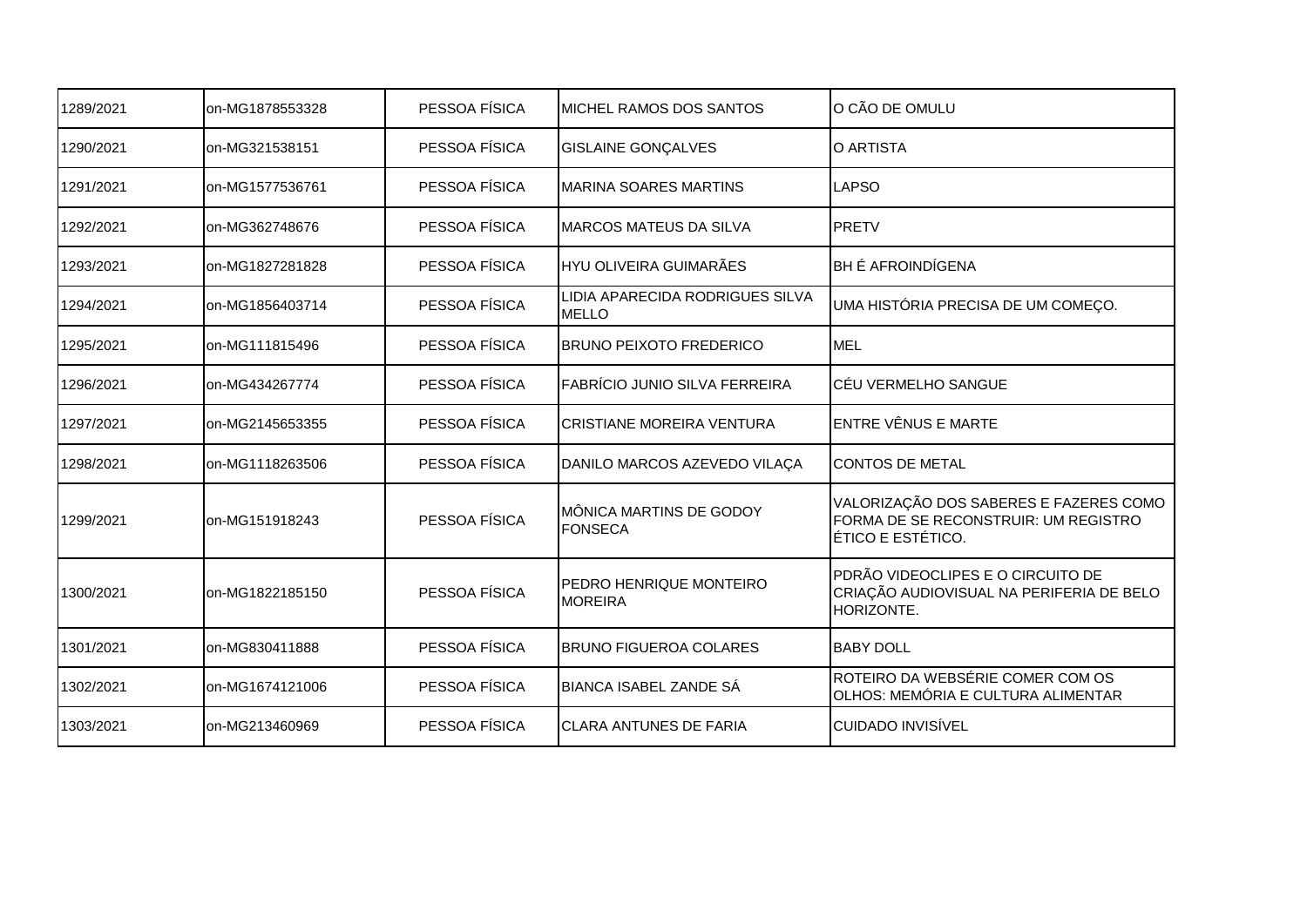|           |                 |               |                                                                | <b>CASA DA ÓPERA DE OURO PRETO: UM</b><br>DOCUMENTÁRIO-PERFORMANCE EM              |
|-----------|-----------------|---------------|----------------------------------------------------------------|------------------------------------------------------------------------------------|
| 1304/2021 | on-MG579430403  | PESSOA FÍSICA | NÍVEA RENATA ALENCAR DE FREITAS                                | HOMENAGEM AO TEATRO MAIS ANTIGO EM<br><b>FUNCIONAMENTO DAS AMERICAS.</b>           |
| 1305/2021 | on-MG1003248803 | PESSOA FÍSICA | IVO DA COSTA SILVA                                             | CAPETA DO VILARINHO                                                                |
| 1306/2021 | on-MG79430245   | PESSOA FÍSICA | IANDRÉ HALLAK MARTINS DA COSTA<br>CAMILO GUIMARÃES DE OLIVEIRA | O DOCUMENTÁRIO EXPANDIDO:<br>VIDEOINSTALAÇÕES DOCUMENTAIS EM<br>EXPOSIÇÕES DE ARTE |
| 1307/2021 | on-MG550379363  | PESSOA FÍSICA | HELOISA MARINA DA SILVA                                        | TEATROS NEGROS EM BELO HORIZONTE: UM<br>DOCUMENTÁRIO                               |
| 1308/2021 | on-MG147421749  | PESSOA FÍSICA | LUÍS CLÁUDIO MARTINS DE ALMEIDA<br><b>JÚNIOR</b>               | <b>DILEMA</b>                                                                      |
| 1309/2021 | on-MG1434059140 | PESSOA FÍSICA | DANIELLE NASCIMENTO RAMALHO<br><b>GALEANO</b>                  | RUA GUAICURUS: O FEMINICÍDIO DE "CARMEN"                                           |
| 1310/2021 | on-MG929174011  | PESSOA FÍSICA | PATRÍCIA DIAS GÉA                                              | <b>MARGENS</b>                                                                     |
| 1311/2021 | on-MG1210258029 | PESSOA FÍSICA | ANGELO MAZZUCHELLI GARCIA                                      | FILME DE PAPEL: "A HORA VAGABUNDA" EM<br><b>FOTONOVELA</b>                         |
| 1312/2021 | on-MG1805405338 | PESSOA FÍSICA | <b>I</b> LÍVIA DE PAULA BRAGA VIEIRA                           | ALICE NO BRASIL                                                                    |
| 1313/2021 | on-MG1349418937 | PESSOA FÍSICA | LUCIANA DAMASCENO SOARES<br><b>RIBEIRO</b>                     | JOÃO-DE-BARRO                                                                      |
| 1314/2021 | on-MG370689616  | PESSOA FÍSICA | RENATA MOREIRA EMRICH BOTELHO                                  | CURTA DE ANIMAÇÃO "A MÃO BOA E A MÃO<br><b>BOBA</b> "                              |
| 1315/2021 | on-MG691029238  | PESSOA FÍSICA | NIVIA LABIBE ARAUJO SANTOS                                     | <b>AS BENZEDEIRAS</b>                                                              |
| 1316/2021 | on-MG689061180  | PESSOA FÍSICA | JÚLIA PINHEIRO DRUMOND                                         | A NUVEM NA CAIXA                                                                   |
| 1317/2021 | on-MG1073701831 | PESSOA FÍSICA | <b>MARIA LEITE FONTES</b>                                      | NÃO ME TOCA, SEU BOBOCA!                                                           |
| 1318/2021 | on-MG1370368616 | PESSOA FÍSICA | THAYLANE CRISTINA SANTOS SILVA                                 | ELABORAÇÃO E AÇÃO: CURSO DE ELABORAÇÃO<br><b>DE PROJETOS AUDIOVISUAIS</b>          |
| 1319/2021 | on-MG180294864  | PESSOA FÍSICA | <b>I</b> DANIEL COSTA E SILVA                                  | <b>PRELÚDIOS</b>                                                                   |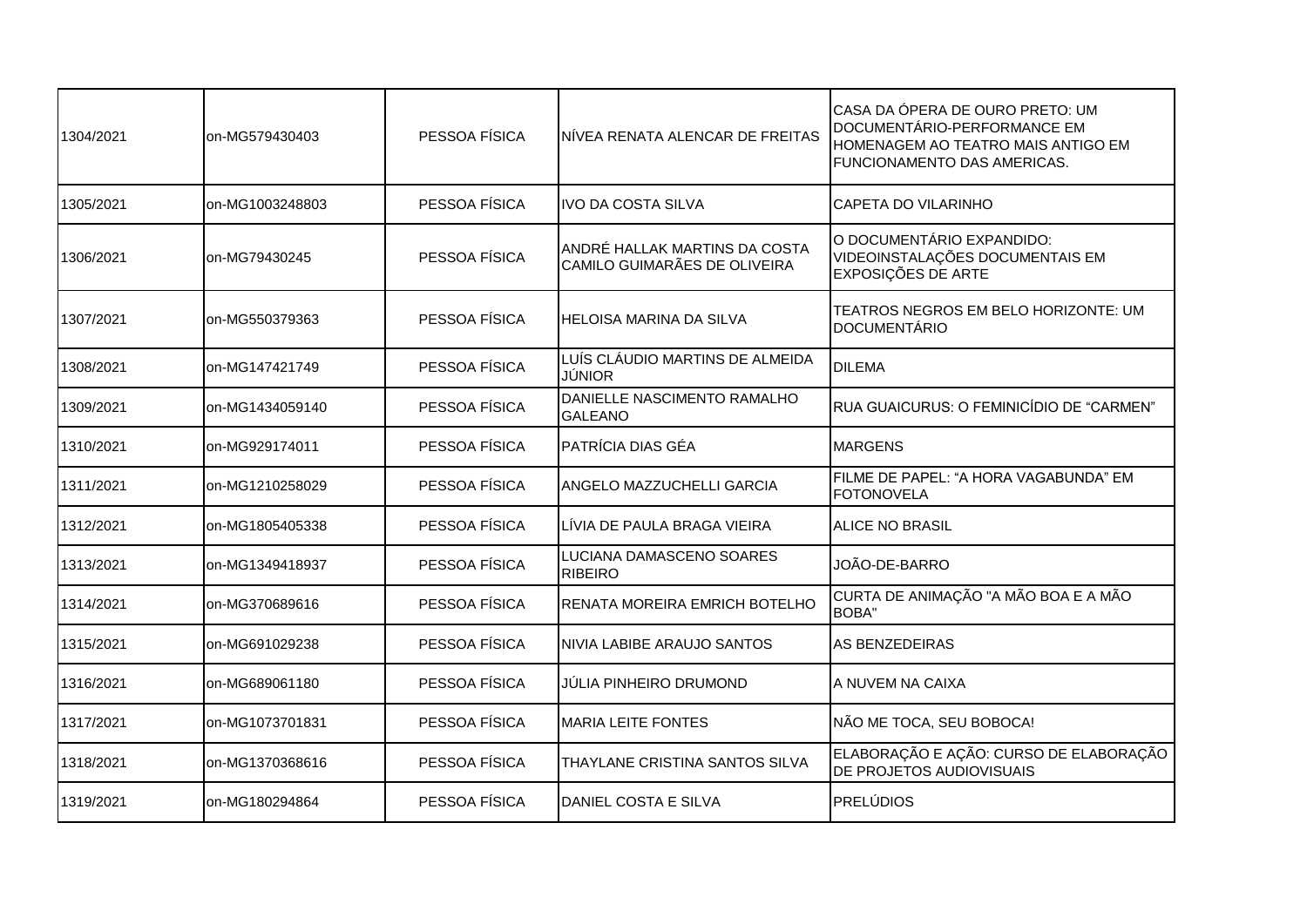| 1320/2021 | on-MG979595199  | PESSOA FÍSICA | <b>GABRIEL DE ANDRADE CARVALHO</b><br>MÜLLER LEAL | CINEMA VERDADE E CLÍNICA DA ATIVIDADE -<br>AUDIOVISUAL COMO MÉTODO PRÁTICO DE<br>SAÚDE DO TRABALHADOR |
|-----------|-----------------|---------------|---------------------------------------------------|-------------------------------------------------------------------------------------------------------|
| 1321/2021 | on-MG1248206367 | PESSOA FÍSICA | LUDIMILA GISLAINE FERNANDES<br><b>RODRIGUES</b>   | <b>INTANGÍVEL</b>                                                                                     |
| 1322/2021 | on-MG1770732074 | PESSOA FÍSICA | <b>STELA SILVA DIOGO</b>                          | FELIZES PARA SEMPRE OU PARA AGORA?                                                                    |
| 1323/2021 | on-MG827471617  | PESSOA FÍSICA | RAFAEL PEREIRA GUIMARÃES                          | O HOMEM-CAFÉ - LONGA-METRAGEM EM<br>ANIMAÇÃO                                                          |
| 1324/2021 | on-MG109652854  | PESSOA FÍSICA | PAULA VIVACQUA DE SOUZA GALVÃO<br><b>BOARIN</b>   | <b>VISTAS</b>                                                                                         |
| 1325/2021 | on-MG731608650  | PESSOA FÍSICA | LEANDRO ARAGÃO SOARES                             | <b>ERA BOI MAGRO</b>                                                                                  |
| 1326/2021 | on-MG654997582  | PESSOA FÍSICA | GILMAR CALACIO GUIMARÃES                          | <b>PRA CIDADE ENCANTAR</b>                                                                            |
| 1327/2021 | on-MG1939735235 | PESSOA FÍSICA | ROSA MARIA ANTUÑA MARTINS                         | O GALINHEIRO                                                                                          |
| 1328/2021 | on-MG2004958239 | PESSOA FÍSICA | DAVIDSON JUNIO MOREIRA EURICO                     | <b>MIRONGA</b>                                                                                        |
| 1329/2021 | on-MG1889363674 | PESSOA FÍSICA | <b>LUNA VENTURA CORREA</b>                        | A OUTRA HISTÓRIA DA ARTE                                                                              |
| 1330/2021 | on-MG1677620049 | PESSOA FÍSICA | EDSON POLIDORO DOS SANTOS<br><b>GONZAGA</b>       | O CORPO QUE FALA                                                                                      |
| 1331/2021 | on-MG273312020  | PESSOA FÍSICA | JOSUÉ BENVINDO SANTANA DE<br><b>OLIVEIRA</b>      | <b>IGREJA LTDA</b>                                                                                    |
| 1332/2021 | on-MG478940106  | PESSOA FÍSICA | <b>RAFAEL MENDES</b><br>MONTEIRO DE VASCONCELOS   | <b>COMO ANTES</b>                                                                                     |
| 1333/2021 | on-MG330718263  | PESSOA FÍSICA | FERNANDO COSTA FERREIRA                           | JOSÉ RONALDO LIMA: UM DOS PIONEIROS DA<br><b>ARTE SENSORIAL</b>                                       |
| 1334/2021 | on-MG262094245  | PESSOA FÍSICA | ITALO CHARLES DE ALMEIDA PEREIRA LOMBRADO         |                                                                                                       |
| 1335/2021 | on-MG2126061913 | PESSOA FÍSICA | LUCAS ANTÔNIO PEREIRA MORAIS                      | CÍRCULO DO FOGO                                                                                       |
| 1336/2021 | on-MG2066770126 | PESSOA FÍSICA | ARTHUR VITOR COSTA BATISTA                        | CURRAL: DA CONTORNO AO DEPUTA                                                                         |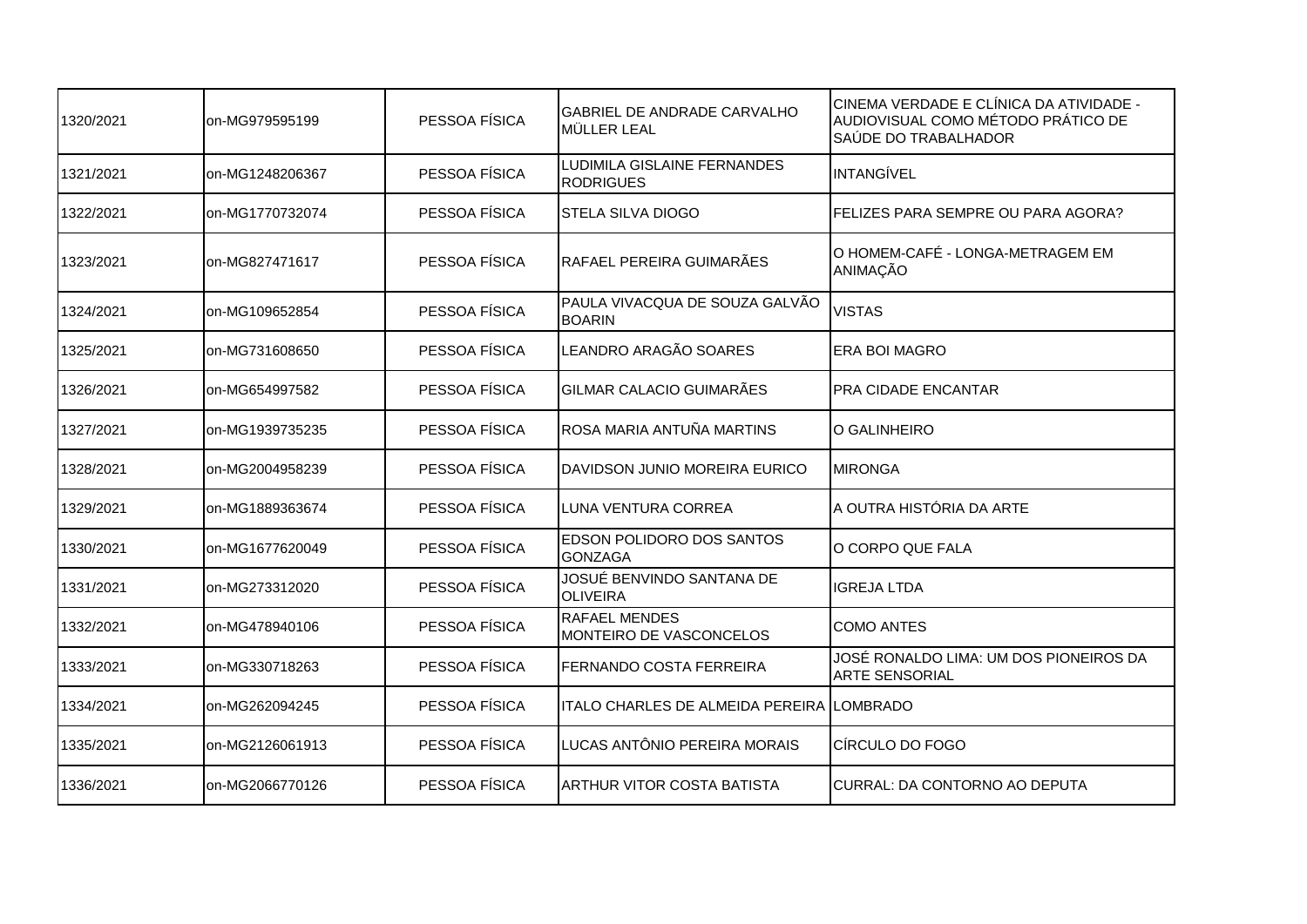| 1337/2021 | on-MG1144672856 | PESSOA FÍSICA | <b>PAULA FABIANA SILVA</b>                        | <b>AMIGAS</b>                                                                        |
|-----------|-----------------|---------------|---------------------------------------------------|--------------------------------------------------------------------------------------|
| 1338/2021 | on-MG199502666  | PESSOA FÍSICA | <b>GRAZIELLA CRISTINA DE SOUZA</b><br>LUCIANO     | MOSTRA HORIZONTES PERIFÉRICOS: 100<br>FILMES EM 10 ANOS                              |
| 1339/2021 | on-MG1458729122 | PESSOA FÍSICA | ANA PAULA GUIMARAES VALOIS                        | O DOM DO MATO                                                                        |
| 1340/2021 | on-MG964712258  | PESSOA FÍSICA | MAIARA VICTOR DA SILVA                            | <b>OLHARES</b>                                                                       |
| 1341/2021 | on-MG1864180767 | PESSOA FÍSICA | IZADORA RAINARA SANTANA DA SILVA                  | <b>GRANDE NGANGA MUQUIXE- A VIVENCIA DOS</b><br><b>MESTRES E MESTRAS REINADEIROS</b> |
| 1342/2021 | on-MG1927367235 | PESSOA FÍSICA | THALES DO AMARAL SANTOS                           | INOSSA ESCOLA SAIU DO ARMÁRIO                                                        |
| 1343/2021 | on-MG298863013  | PESSOA FÍSICA | BÁRBARA CALDEIRA DE MORAES                        | EPIDEMIA SONORA                                                                      |
| 1344/2021 | on-MG452402925  | PESSOA FÍSICA | IPEDRO IANNI DUQUE ESTRADA                        | BALBÚRDIA                                                                            |
| 1345/2021 | on-MG577860467  | PESSOA FÍSICA | DIEGO SILVA SOUZA                                 | REVISTA ZANZA - VOL 1                                                                |
| 1346/2021 | on-MG1528443133 | PESSOA FÍSICA | ROGÉRIO FRANCISCO DIAS                            | HIP HIP, VELHO AMIGO DA ESTRADA                                                      |
| 1347/2021 | on-MG1245848614 | PESSOA FÍSICA | <b>GUILHERME FRANKLIN REIS</b>                    | <b>POENTE</b>                                                                        |
| 1348/2021 | on-MG1304448069 | PESSOA FÍSICA | NAGILA APARECIDA GUIMARÃES                        | LINHAGENS DO CINEMA GEORGIANO                                                        |
| 1349/2021 | on-MG1118842512 | PESSOA FÍSICA | JOACELIO BATISTA DA SILVA                         | TIMELINE: BH#7 FESTIVAL INTERNACIONAL DE<br>VIDEOARTE I BELO HORIZONTE 2022          |
| 1350/2021 | on-MG2022391238 | PESSOA FÍSICA | ANA CAROLINA SIQUEIRA DA SILVA<br><b>SANTOS</b>   | CURTA-METRAGEM "NOSSA ESCOLA"                                                        |
| 1351/2021 | on-MG601314202  | PESSOA FÍSICA | EDUARDO SACRAMENTO DA ROCHA                       | O TOM DOURADO                                                                        |
| 1352/2021 | on-MG1067928885 | PESSOA FÍSICA | <b>MARCUS VINÍCIUS DOS SANTOS</b><br><b>SOUZA</b> | VÍDEO-ART PRODUÇÕES                                                                  |
| 1353/2021 | on-MG331237296  | PESSOA FÍSICA | ANA TEREZA MELO BRANDÃO                           | EXPRESSÃO, COORDENAÇÃO E RITMO                                                       |
| 1354/2021 | on-MG25890936   | PESSOA FÍSICA | LÍVIA MONTENEGRO DE OLIVEIRA<br><b>ROCHA</b>      | ERA UMA CAIXA ENORME                                                                 |
|           |                 |               |                                                   |                                                                                      |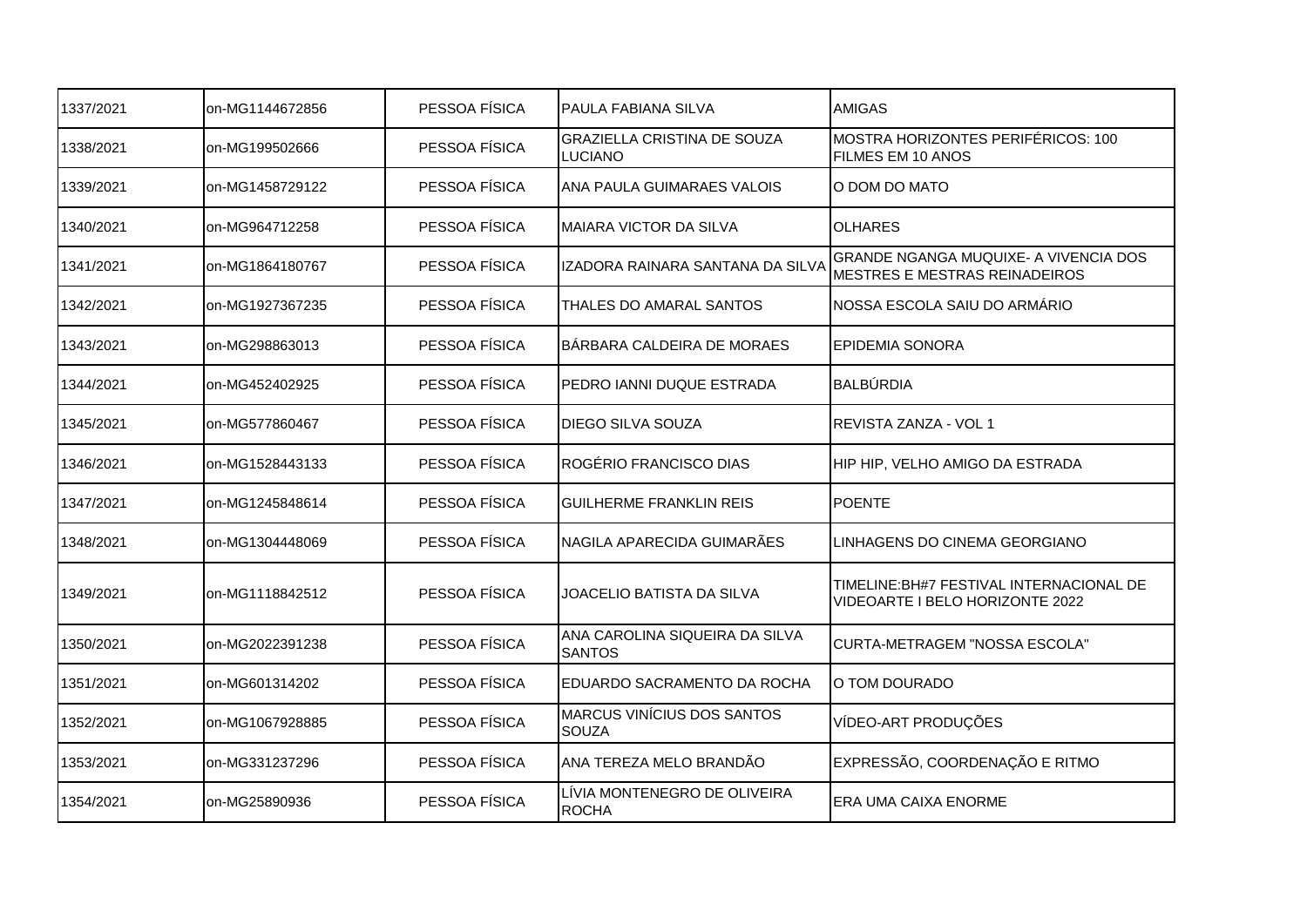| 1355/2021 | on-MG141966359  | PESSOA FÍSICA | SAVIO LEITE E SILVA                                          | <b>URANO</b>                             |
|-----------|-----------------|---------------|--------------------------------------------------------------|------------------------------------------|
| 1356/2021 | on-MG1417967693 | PESSOA FÍSICA | <b>NEWTON RIBEIRO ROCHA JUNIOR</b>                           | UNIVERSO MX                              |
| 1357/2021 | on-MG1306687032 | PESSOA FÍSICA | ANA CAROLINA CUNHA                                           | A MENINA E O CALANGO, SÉRIE              |
| 1358/2021 | on-MG994709981  | PESSOA FÍSICA | LUISINA SOLEDAD LOPEZ FERRARI                                | 2ª MOSTRA DE CINEMA ARGENTINO DE MUJERES |
| 1359/2021 | on-MG739277654  | PESSOA FÍSICA | EDUARDO RANGEL DOS SANTOS                                    | PODCAST CABRITINHA & EU                  |
| 1360/2021 | on-MG575016279  | PESSOA FÍSICA | LUIZA PALHARES DE MELO                                       | O GOSTO DA RAIZ                          |
| 1361/2021 | on-MG71649232   | PESSOA FÍSICA | ELZA MARIA DA SILVA CATALDO                                  | SE ESSA RUA FOSSE MINHA                  |
| 1362/2021 | on-MG119422349  | PESSOA FÍSICA | THIAGO TAVES SOBREIRO                                        | <b>LAMA</b>                              |
| 1363/2021 | on-MG1460152888 | PESSOA FÍSICA | JULIANA ANTUNES COUTINHO MORAIS TODA DESEO                   |                                          |
| 1364/2021 | on-MG1363495175 | PESSOA FÍSICA | GERALDO ANTÔNIO ARAÚJO                                       | WILD JACK E O FUTURO QUE NUNCA TIVEMOS   |
| 1365/2021 | on-MG796727901  | PESSOA FÍSICA | EDUARDO ROCHA PANSICA                                        | A MENINA E O CALANGO                     |
| 1366/2021 | on-MG647456565  | PESSOA FÍSICA | MATHEUS DE SOUZA ALVES MOURA                                 | <b>NATIVIVO</b>                          |
| 1367/2021 | on-MG238818609  | PESSOA FÍSICA | APARECIDA DOS REIS MARIA                                     | E A VIDA CONTINUA                        |
| 1368/2021 | on-MG1345457379 | PESSOA FÍSICA | LEONARDO XAVIER BARCELOS COSTA CORPO PRESENTE - DISTRIBUIÇÃO |                                          |
| 1369/2021 | on-MG1548179918 | PESSOA FÍSICA | <b>JONATAS FERREIRA SILVA</b>                                | FONTE DE CURA- CURTA METRAGEM            |
| 1370/2021 | on-MG629614665  | PESSOA FÍSICA | <b>MARCOS MAGALHAES CUNHA</b>                                | COMO É BOM PODER TOCAR UM INSTRUMENTO    |
| 1371/2021 | on-MG1896745742 | PESSOA FÍSICA | PEDRO HENRIQUE TRINDADE KALIL<br><b>AUAD</b>                 | <b>GUERRILHAS HISTÓRICAS</b>             |
| 1372/2021 | on-MG1855339062 | PESSOA FÍSICA | JOSÉ RICARDO DE ALMEIDA ALVES<br>JÚNIOR                      | <b>JORNADA</b>                           |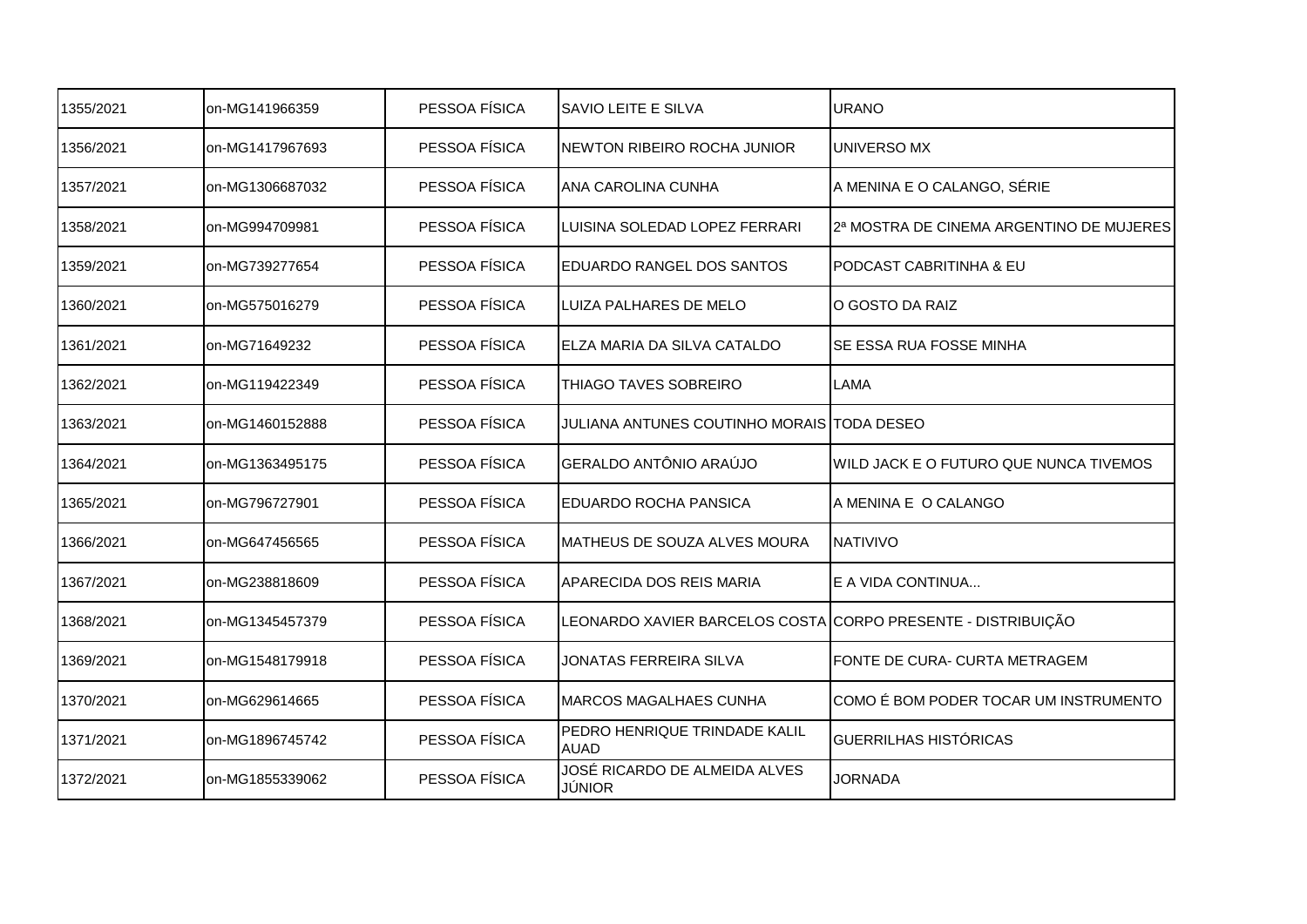| 1373/2021 | on-MG692746334  | PESSOA FÍSICA | PEDRO JORGE LOPES                            | "COLIBRI SÓ QUER VOAR"                                  |
|-----------|-----------------|---------------|----------------------------------------------|---------------------------------------------------------|
| 1374/2021 | on-MG554194691  | PESSOA FÍSICA | <b>EDUARDO DIAS SANTANA</b>                  | <b>CINEFANTASY BH</b>                                   |
| 1375/2021 | on-MG1755277565 | PESSOA FÍSICA | <b>I</b> MARCO TÚLIO ZERLOTINI DA SILVA      | DOCUMENTÁRIO ÍTALO, 10 ANOS DEPOIS                      |
| 1376/2021 | on-MG666792881  | PESSOA FÍSICA | ISABELA PERPETUA STEFANINI<br><b>GALANTE</b> | <b>COLECIONADOR DE SONHOS</b>                           |
| 1377/2021 | on-MG472791203  | PESSOA FÍSICA | LAURA DOLABELLA BARBI                        | ARTE-VIDEO                                              |
| 1378/2021 | on-MG2088705852 | PESSOA FÍSICA | <b>GABRIEL LEMES DE SOUZA</b>                | NADA É NOSSA CONDIÇÃO                                   |
| 1379/2021 | on-MG500711506  | PESSOA FÍSICA | <b>VIVIAN BRITTO KEVORKIAN</b>               | NAÇÃO COMPRIMIDO                                        |
| 1380/2021 | on-MG797716471  | PESSOA FÍSICA | SAULO SALOMÃO E MEDEIROS                     | SAMUCA VAI À PRAIA                                      |
| 1381/2021 | on-MG442835385  | PESSOA FÍSICA | <b>IGOR POLATSCHEK</b>                       | PIMPÃO NEWS SEGUNDA TEMPORADA - AQUELA<br><b>DÍVIDA</b> |
| 1382/2021 | on-MG1260479429 | PESSOA FÍSICA | BÁRBARA NUNES FERREIRA                       | EU QUERIA MORRER NO MAR                                 |
| 1383/2021 | on-MG1382501781 | PESSOA FÍSICA | <b>SAULO SABINO SILVEIRA SANTOS</b>          | <b>DOC SAMBA BH</b>                                     |
| 1384/2021 | on-MG22899492   | PESSOA FÍSICA | TIAGO ALMEIDA DE OLIVEIRA                    | QUAL É A GRAÇA? - RESPEITE AS DIFERENÇAS                |
| 1385/2021 | on-MG6095553    | PESSOA FÍSICA | <b>MARINA OLIVEIRA BARROS</b>                | LIMOEIRO: O SEU LUGAR NO MUNDO                          |
| 1386/2021 | on-MG1072829488 | PESSOA FÍSICA | <b>DENISE FLORES XAVIER</b>                  | <b>INVERNO DA VIDA</b>                                  |
| 1387/2021 | on-MG1404529723 | PESSOA FÍSICA | AISHA BRUNNO DE OLIVEIRA<br><b>TEOBALDO</b>  | O CADERNO DE AVENCA                                     |
| 1388/2021 | on-MG1430521188 | PESSOA FÍSICA | RAFAEL AUGUSTO ASSUNÇÃO                      | OLHARES: A PERCEPÇÃO DO SUTIL NA<br>ANIMAÇÃO            |
| 1389/2021 | on-MG860706354  | PESSOA FÍSICA | AUGUSTO BARROS GONÇALVES                     | O RELO                                                  |
| 1390/2021 | on-MG985545434  | PESSOA FÍSICA | <b>CÉSAR BENTO RAPHAEL</b>                   | HORIZONTE CINEMATOGRÁFICO                               |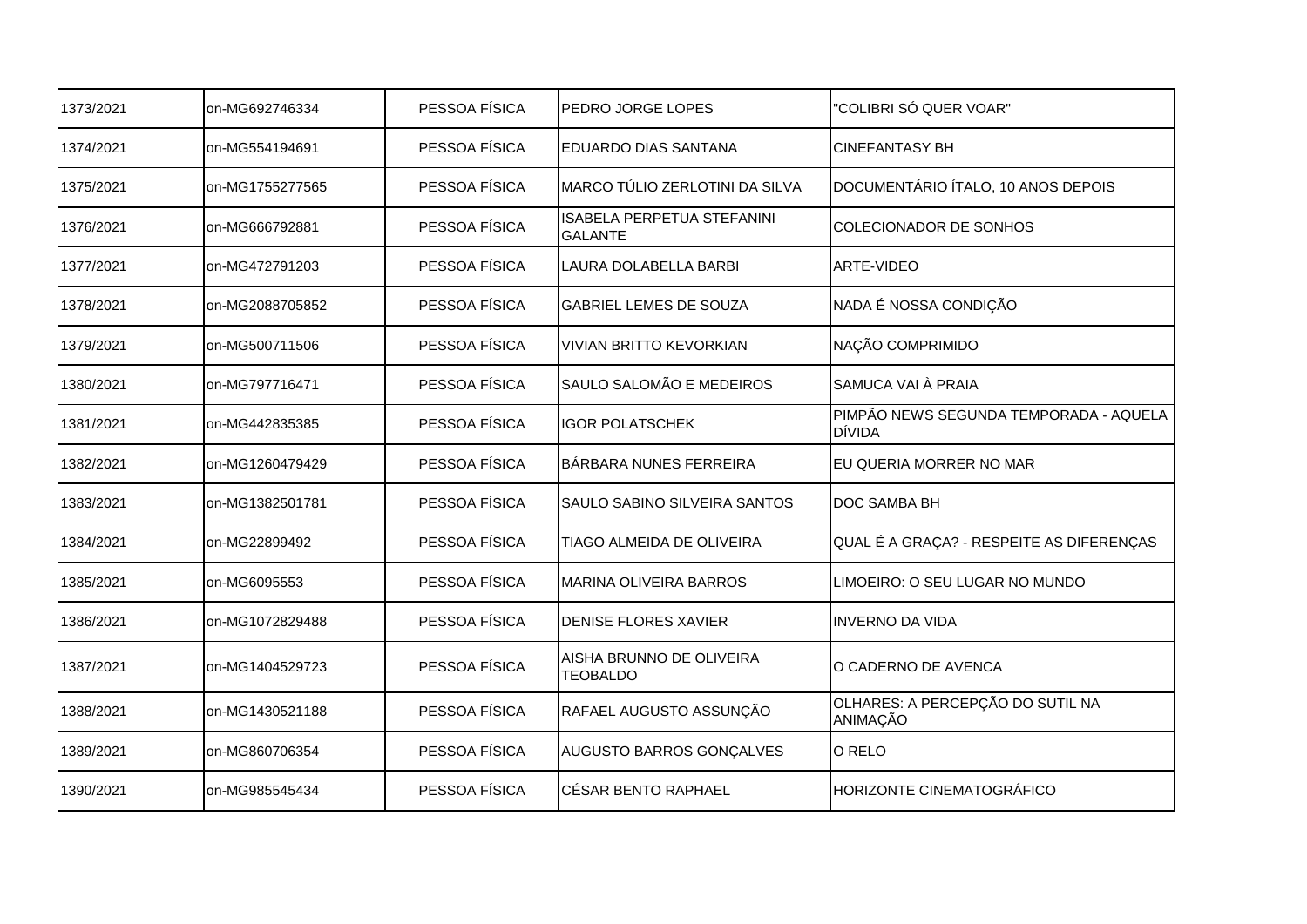| 1391/2021 | on-MG1791773292 | PESSOA FÍSICA                                 | FILIPE JHONATA SCHETTINI AZEVEDO                                                                                                                                                             | <b>TEMPO VIVO</b>                                                        |
|-----------|-----------------|-----------------------------------------------|----------------------------------------------------------------------------------------------------------------------------------------------------------------------------------------------|--------------------------------------------------------------------------|
| 1392/2021 | on-MG779831982  | PESSOA FÍSICA                                 | IAKIMA DELAMARE NASCIMENTO<br><b>RUAS</b>                                                                                                                                                    | ZINE - MANIFESTOS PARA UM CINEMA POPULAR:<br>COLEÇÃO QUILOMBOS E ALDEIAS |
| 1393/2021 | on-MG1637316796 | PESSOA FÍSICA                                 | DANIELA PIMENTEL DE SOUZA                                                                                                                                                                    | NÚCLEO AUDIOVISUAL ESPAÇO COMUM LUIZ<br>ESTRELA 2022                     |
| 1394/2021 | on-MG866596642  | PESSOA FÍSICA                                 | <b>BRUNO AUGUSTO ALVES</b><br><b>VASCONCELOS</b>                                                                                                                                             | MÃO BRANCA, GINGA PRETA - MOVIMENTOS DE<br><b>UM MESTRE</b>              |
| 1395/2021 | on-MG1393438088 | PESSOA FÍSICA                                 | SILVIA BATISTA GODINHO                                                                                                                                                                       | VITÓRIA                                                                  |
| 1396/2021 | on-MG1846824528 | <b>FINS LUCRATIVOS</b>                        | INSTITUTO UNIVERSO CULTURAL<br>CENTRO SOCIAL CULTURAL<br>PESSOA JURÍDICA SEM AUDIOVISUAL DE ESTUDOS<br><b>PESQUISA PROJETOS OFICINAS</b><br>MARKETING INFORMAÇÃO<br>ASSESSORIA E CONSULTORIA | IBRASIL CINEMUNDI - 13TH INTERNATIONAL<br><b>COPRODUCTION MEETING</b>    |
| 1397/2021 | on-MG290993165  | PESSOA FÍSICA                                 | MARIANA DE OLIVEIRA COSTA<br><b>BORGES</b>                                                                                                                                                   | LAVADEIRAS DO ACABA MUNDO                                                |
| 1398/2021 | on-MG1714182680 | PESSOA FÍSICA                                 | <b>BRENO SÉRGIO GOMIDE NOGUEIRA</b>                                                                                                                                                          | NARRATIVAS AUDIOVISUAIS<br><b>GEORREFERENCIADAS</b>                      |
| 1399/2021 | on-MG277437048  | PESSOA FÍSICA                                 | <b>BIANCA ANDRADE ALVES RIBEIRO</b><br>PERDIGÃO                                                                                                                                              | PARA INDUZIR SONHOS ERÓTICOS                                             |
| 1400/2021 | on-MG1271614550 | PESSOA JURÍDICA SEM<br><b>FINS LUCRATIVOS</b> | ASSOCIAÇÃO GALPÃO                                                                                                                                                                            | SEGUNDO SINAL - A HISTÓRIA DO TEATRO EM<br>BELO HORIZONTE DE 1980 A 2000 |
| 1401/2021 | on-MG1810777245 | PESSOA FÍSICA                                 | ANA CRISTINA VIEIRA COUTINHO                                                                                                                                                                 | ANIMAÇÕES AQUÁTICAS                                                      |
| 1402/2021 | on-MG1263297369 | PESSOA FÍSICA                                 | MELQUIADES ALMEIDA LIMA                                                                                                                                                                      | <b>SERVAS DAS GERAIS</b>                                                 |
| 1403/2021 | on-MG470166922  | PESSOA FÍSICA                                 | ROBERTO BELLINI ALVES MONTEIRO                                                                                                                                                               | IAINDA ESTAMOS VIVOS                                                     |
| 1404/2021 | on-MG6427954    | PESSOA FÍSICA                                 | <b>DERECK CARVALHO MARTINS</b>                                                                                                                                                               | <b>VILA EMBAÚBAS</b>                                                     |
| 1405/2021 | on-MG2136291714 | PESSOA FÍSICA                                 | ARTHUR MEDRADO SOARES ARAUJO                                                                                                                                                                 | INEM TODO TRAJETO É RETO                                                 |
| 1406/2021 | on-MG1478567075 | PESSOA FÍSICA                                 | <b>BRUNA DO PRADO HORTA</b>                                                                                                                                                                  | <b>CURAE</b>                                                             |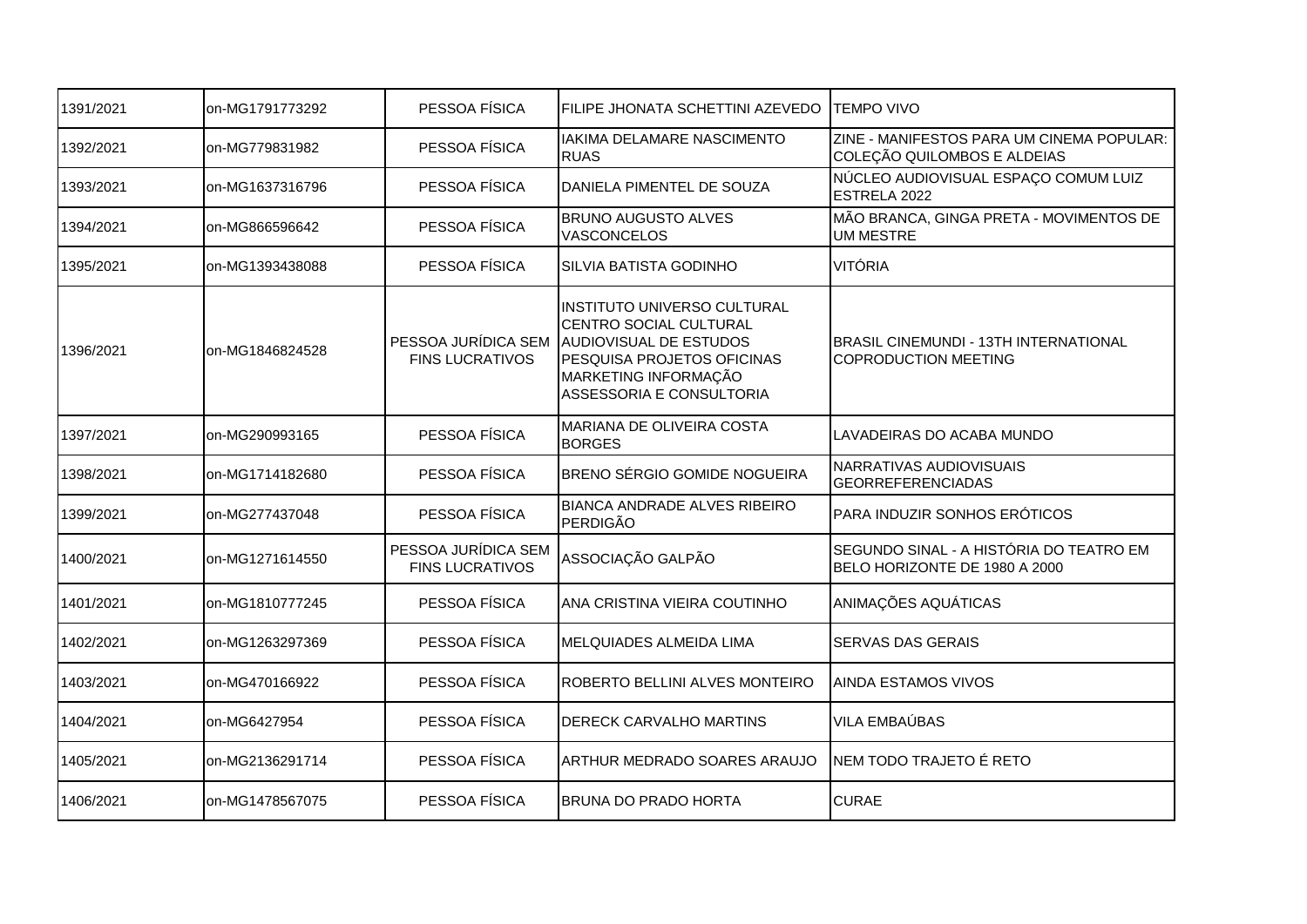| 1407/2021 | on-MG898705632  | PESSOA FÍSICA | PEDRO DE FREITAS VENEROSO                          | GOGOAME 2.0                                                                                               |
|-----------|-----------------|---------------|----------------------------------------------------|-----------------------------------------------------------------------------------------------------------|
| 1408/2021 | on-MG1834625270 | PESSOA FÍSICA | GABRIEL AUGUSTO REIS DE ARAÚJO                     | CINECLUBE MOCAMBO - 2ª EDIÇÃO                                                                             |
| 1409/2021 | on-MG1160017370 | PESSOA FÍSICA | MARCOS ALMEIDA PIMENTEL                            | OS OSSOS DA SAUDADE                                                                                       |
| 1410/2021 | on-MG1269045284 | PESSOA FÍSICA | <b>CHARK DUARTE</b>                                | CINEMA PERIFÉRICO DE RUA - REDE DE JOVENS<br><b>COMUNICADORES</b>                                         |
| 1411/2021 | on-MG345269806  | PESSOA FÍSICA | ADRIANA FERNANDEZ VERSIANI DOS<br><b>ANJOS</b>     | OFICINA DE VIDEOPOESIA: A DESCOBERTA DAS<br>COISAS QUE EU NUNCA VI                                        |
| 1412/2021 | on-MG454958980  | PESSOA FÍSICA | RAFAEL DIOGO DA SILVA VIEIRA                       | DOCUMENTÁRIO 'DE SKATE POR BH - ESPORTE,<br>CULTURA E NOVAS FORMAS DE APROPRIAÇÃO<br>DA CAPITAL MINEIRA'. |
| 1413/2021 | on-MG1332096592 | PESSOA FÍSICA | PAULA SANTOS SILVA                                 | <b>FRAGILIDADES</b>                                                                                       |
| 1414/2021 | on-MG1926000224 | PESSOA FÍSICA | LUCIANO LUPPI                                      | ALBERTO CAIEIRO NAS RUAS DE BH                                                                            |
| 1415/2021 | on-MG1016991640 | PESSOA FÍSICA | FREDERICO AUGUSTO VIANNA DE<br><b>ASSIS PESSOA</b> | O LUGAR FORA DO LUGAR: TOPOGRAFIAS<br>SONORAS DO CINEMA DOCUMENTÁRIO                                      |
| 1416/2021 | on-MG1526269252 | PESSOA FÍSICA | VITOR BRANDAO COSTA SANTOS                         | ÉPOCA DE PIPA O CÉU ESTÁ CHEIO                                                                            |
| 1417/2021 | on-MG496328916  | PESSOA FÍSICA | MAÍRA SOARES MIQUILINI                             | <b>BEAGÁ CABULOSA</b>                                                                                     |
| 1418/2021 | on-MG1886849973 | PESSOA FÍSICA | <b>MARCELO MARQUES TEIXEIRA</b>                    | MUNGUNZÁ - EXTRANGEIRO DE MIM                                                                             |
| 1419/2021 | on-MG58469081   | PESSOA FÍSICA | EID JOSÉ RIBEIRO AGUIAR                            | NO PIREX - O FILME                                                                                        |
| 1420/2021 | on-MG1988891283 | PESSOA FÍSICA | <b>BRUNO LOPES GRECO</b>                           | <b>MADORNA</b>                                                                                            |
| 1421/2021 | on-MG1550540210 | PESSOA FÍSICA | THIAGO VELOSO VITRAL                               | PRODUTORA MINAS FILME - PESQUISA DE<br>CONTEÚDO E DIAGNÓSTICO PARA<br>SALVAGUARDA DO ACERVO               |
| 1422/2021 | on-MG1243759863 | PESSOA FÍSICA | PALOMA DOS SANTOS                                  | QUEENRENTENA                                                                                              |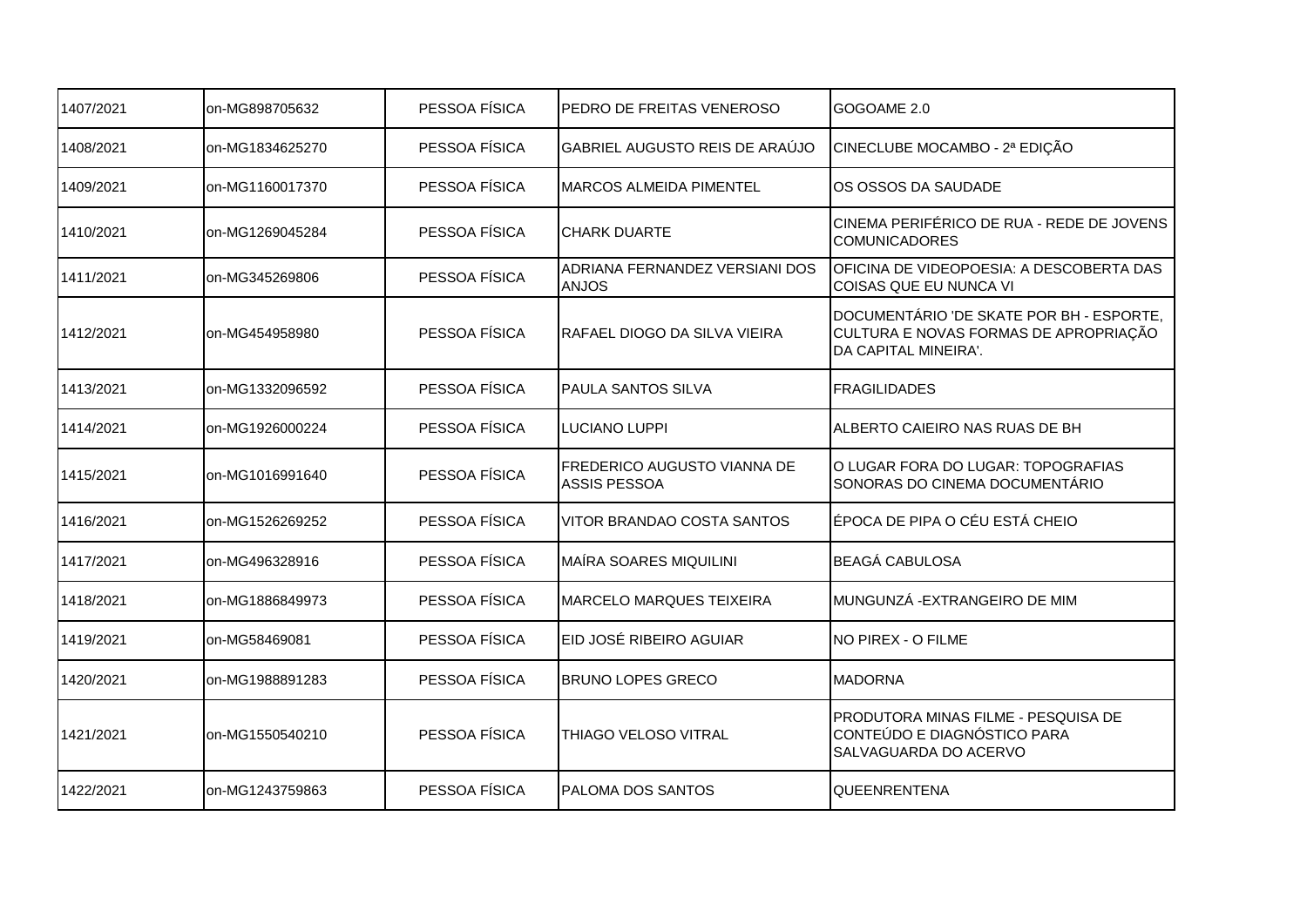| 1423/2021 | on-MG649668104  | PESSOA FÍSICA          | AIRA CRISTAL AUGUSTO LOTTI                                                        | FESTIVAL DE CINEMA E MEMÓRIA (FCM) -<br>EDIÇÃO BELO HORIZONTE                   |
|-----------|-----------------|------------------------|-----------------------------------------------------------------------------------|---------------------------------------------------------------------------------|
| 1424/2021 | on-MG1519202572 | PESSOA FÍSICA          | MÁRCIO HILTON FRAGOSO BORGES                                                      | <b>GUAICU</b>                                                                   |
| 1425/2021 | on-MG1124160633 | <b>FINS LUCRATIVOS</b> | PESSOA JURÍDICA SEM IEDS - INSTITUTO DE ESTUDOS DO<br>DESENVOLVIMENTO SUSTENTÁVEL | 5º FESTIVAL CINE MEMÓRIA                                                        |
| 1426/2021 | on-MG1763344148 | PESSOA FÍSICA          | <b>MARCELO MOREIRA XAVIER</b>                                                     | MARCELO XAVIER, A MAGIA DAS MÃOS                                                |
| 1427/2021 | on-MG488452656  | PESSOA FÍSICA          | <b>EMERSON GONTIJO PENHA</b>                                                      | AVENIDA AFONSO PENA - 120 ANOS DE<br><b>HISTÓRIA&amp;HISTÓRIAS</b>              |
| 1428/2021 | on-MG1387354387 | PESSOA FÍSICA          | <b>I</b> WILSON LUIZ DE QUEIROGA                                                  | UMA HISTÓRIA AFROFUTURISTA DE KEMET                                             |
| 1429/2021 | on-MG1643909417 | PESSOA FÍSICA          | ANDRÉ LUIZ DE CARVALHO                                                            | <b>RECONCILIAR</b>                                                              |
| 1430/2021 | on-MG227239540  | PESSOA FÍSICA          | LUIZ HENRIQUE SANTOS MALTA                                                        | COMO NASCE UM MAREMOTO                                                          |
| 1431/2021 | on-MG1473410632 | PESSOA FÍSICA          | JOÃO GILBERTO VERSIANI DOS<br><b>ANJOS LARA</b>                                   | FESTIVAL MINAS FANTÁSTICA                                                       |
| 1432/2021 | on-MG112357689  | PESSOA FÍSICA          | <b>GLÁUCIA CRISTINA CARVALHO</b><br>VANDEVELD BERNARDI                            | <b>VENTOS</b>                                                                   |
| 1433/2021 | on-MG193874475  | PESSOA FÍSICA          | SANZIO DOLABELA CANFORA                                                           | O PRESIDENTE E O VETERINÁRIO: PEQUENO<br><b>ENSAIO SOBRE O SUJEITO POLÍTICO</b> |
| 1434/2021 | on-MG243538543  | PESSOA FÍSICA          |                                                                                   | PEDRO HENRIQUE DE OLIVEIRA FARIA LAÉRCIO VILAR: TOQUE A SUA LIBERDADE           |
| 1435/2021 | on-MG332947604  | PESSOA FÍSICA          | ANA CLÁUDIA DE FREITAS RESENDE                                                    | DOCUMENTÁRIO D'EFICIENTE                                                        |
| 1436/2021 | on-MG1510306863 | PESSOA FÍSICA          | FERNANDA CRISTINA DE OLIVEIRA E<br><b>SILVA</b>                                   | NA PISADA DE VOVÓ                                                               |
| 1437/2021 | on-MG1150236379 | PESSOA FÍSICA          | LUCAS FLAVIUS BUENO DA SILVA                                                      | CONEXÃO CULTURAL ZONA LESTE                                                     |
| 1438/2021 | on-MG739537256  | PESSOA FÍSICA          | <b>CAMILA DA SILVA RODRIGUES</b>                                                  | 'G.R.E.S. CIDADE JARDIM 60 ANOS DE<br>PASSARELA!"                               |
| 1439/2021 | on-MG1068657549 | PESSOA FÍSICA          | JÚLIA CORGOSINHO NOGUEIRA                                                         | CAMINHOS DO CONHECIMENTO                                                        |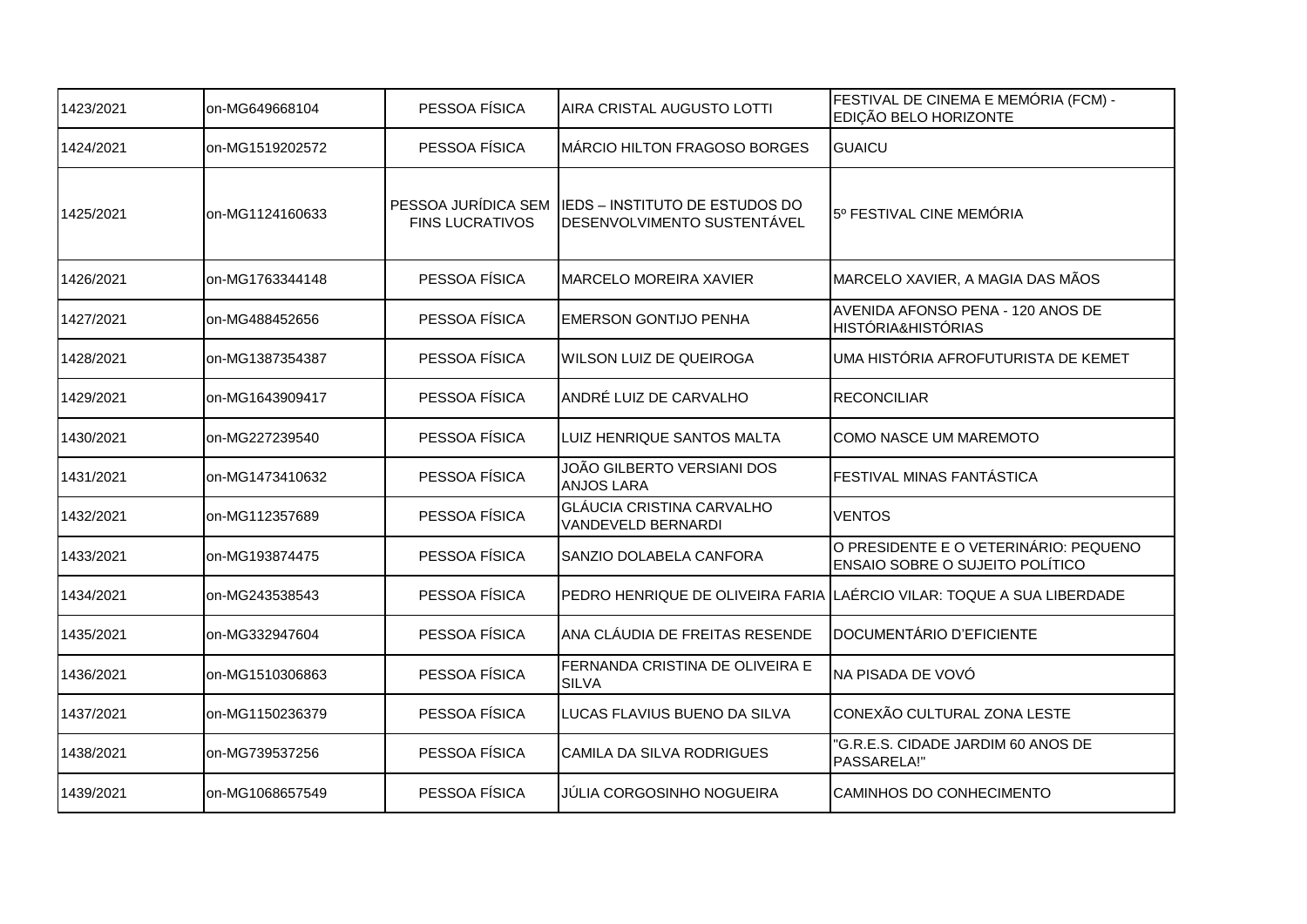| 1440/2021 | on-MG1110857451 | PESSOA FÍSICA                                 | LUCAS ALEXANDRE RHOSSARD E<br><b>SILVA</b>                                     | AMORA SESSIONS QUARTA TEMPORADA                                                                                                                                                   |
|-----------|-----------------|-----------------------------------------------|--------------------------------------------------------------------------------|-----------------------------------------------------------------------------------------------------------------------------------------------------------------------------------|
| 1441/2021 | on-MG1967195390 | PESSOA FÍSICA                                 | <b>CHRISTIANE DE TASSIS PISOLER</b>                                            | "ÁREA PRIVATIVA"                                                                                                                                                                  |
| 1442/2021 | on-MG268829858  | PESSOA FÍSICA                                 | <b>EWERTON BELICO DE SOUSA</b>                                                 | O QUE SE CRUZA É O LUGAR EM QUE HABITA                                                                                                                                            |
| 1443/2021 | on-MG1616539562 | PESSOA FÍSICA                                 | PHILIPE SANTOS ARAUJO                                                          | PRODUÇÃO INOVADORA DE VÍDEO ARTIGOS<br>DOS TRABALHOS DE VIDA NÃO PUBLICADOS DO<br>PROF. ARYSIO SANTOS (PHD). EM BUSCA DA<br>TERRA DO SOL NASCENTE, "UM PRESENTE<br>PARA O MUNDO". |
| 1444/2021 | on-MG1421952882 | PESSOA FÍSICA                                 | NIKSON DIAS SANTOS JUNIOR                                                      | CURSO DE CINEMA PARA O COLETIVO<br>"CINELEBLON"                                                                                                                                   |
| 1445/2021 | on-MG11804922   | PESSOA FÍSICA                                 | MICHELLY AGATHA OLIVEIRA<br>SIQUEIRA DE SOUZA                                  | DOCUMENTÁRIO - COLETIVO MAYA CONVIDA:<br>ARTISTAS MÃES DE BELO HORIZONTE E REGIÃO.                                                                                                |
| 1446/2021 | on-MG38347087   | PESSOA FÍSICA                                 | LEANDRO RICARDO WENCESLAU                                                      | <b>BRASA</b>                                                                                                                                                                      |
| 1447/2021 | on-MG1382699818 | PESSOA FÍSICA                                 | MICHEL ANTÔNIO BRASIL TEIXEIRA                                                 | R-A-P BH - ROTEIRO DE SÉRIE DOCUMENTAL                                                                                                                                            |
| 1448/2021 | on-MG1294937712 | PESSOA FÍSICA                                 | LIRA BASTOS MOREIRA RIBAS                                                      | PRODUÇÃO DO CURTA-METRAGEM "ELAS<br>TAMBÉM USAM BLACKTIE"                                                                                                                         |
| 1449/2021 | on-MG484993310  | PESSOA JURÍDICA SEM<br><b>FINS LUCRATIVOS</b> | ASSOCIACAO CULTURAL DOS<br><b>BLOCOS CARICATOS DE BELO</b><br><b>HORIZONTE</b> | BLOCOS CARICATOS, O BERÇO DA CULTURA<br>ARTÍSTICA DE BELO HORIZONTE                                                                                                               |
| 1450/2021 | on-MG1141863454 | PESSOA FÍSICA                                 | CHRISTIANE CERQUEIRA MARTINS                                                   | <b>TEVÊ RUA</b>                                                                                                                                                                   |
| 1451/2021 |                 |                                               |                                                                                |                                                                                                                                                                                   |
|           | on-MG324094515  | PESSOA FÍSICA                                 | ANA AMELIA ALMADA ARANTES                                                      | LEMBRANÇA                                                                                                                                                                         |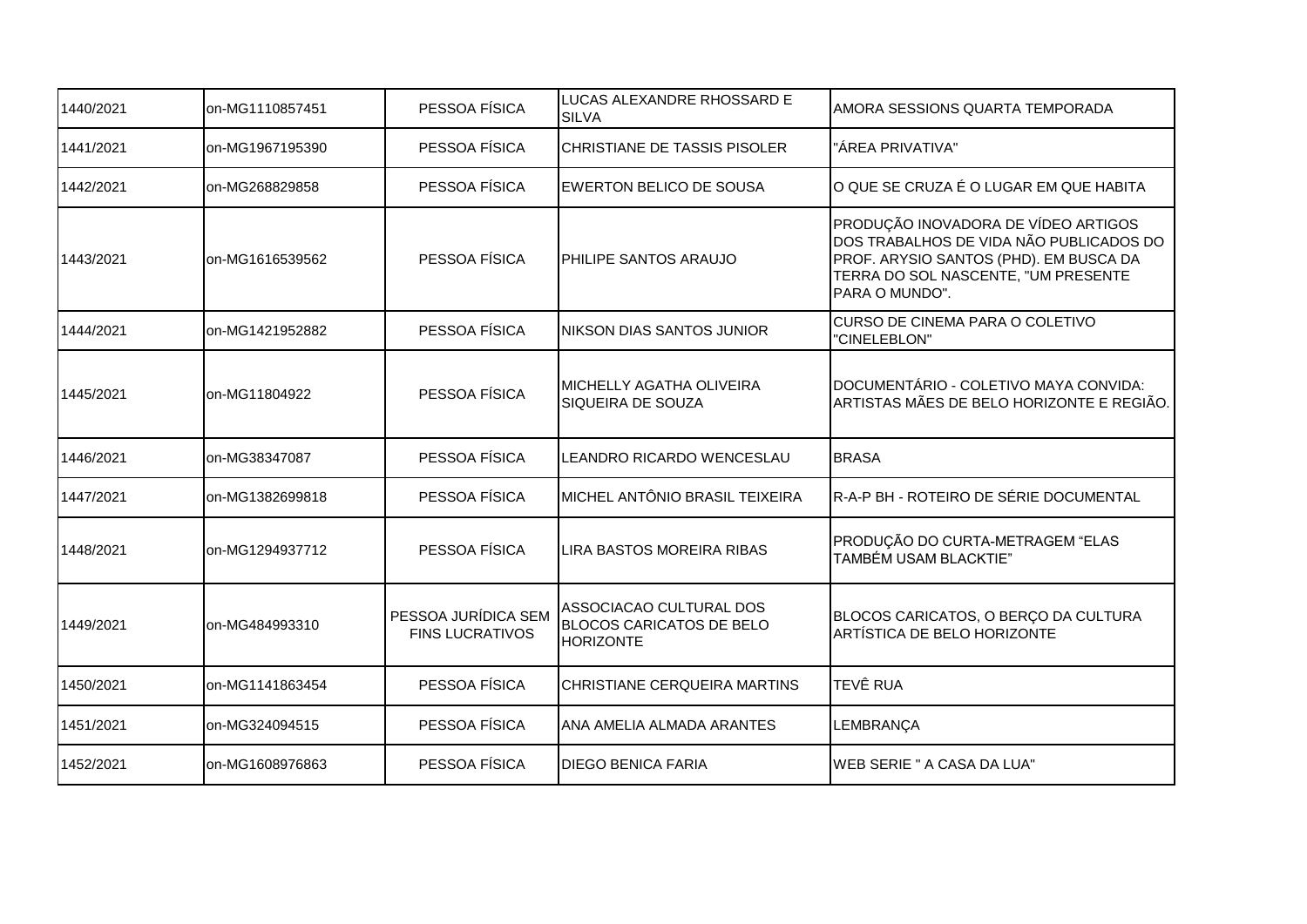| 1453/2021 | on-MG215688664  | PESSOA FÍSICA                                 | STANLEY JULIO ALBANO                               | EMPREENDEDORISMO PRETO: HISTÓRIAS DE<br>RESISTÊNCIA E CRIATIVIDADE           |
|-----------|-----------------|-----------------------------------------------|----------------------------------------------------|------------------------------------------------------------------------------|
| 1454/2021 | on-MG686692358  | PESSOA FÍSICA                                 | <b>JACSON DIAS JUNIOR</b>                          | <b>CELEBRAI</b>                                                              |
| 1455/2021 | on-MG486229942  | PESSOA FÍSICA                                 | JÉSSICA DIAS COIMBRA                               | 1º FESTIVAL AUDIOVISUAL DA REFERÊNCIA<br><b>NEGRA FEMININA</b>               |
| 1456/2021 | on-MG301667331  | PESSOA FÍSICA                                 | SIMON DE OLIVEIRA MARTINS                          | <b>POLIFONIA</b>                                                             |
| 1457/2021 | on-MG1550151168 | PESSOA FÍSICA                                 | <b>MARINA ARAÚJO</b>                               | A LUTA DAS AURAS                                                             |
| 1458/2021 | on-MG103625715  | PESSOA FÍSICA                                 | CAMILA CARNEIRO BAHIA BRAGA                        | DO ROSÁRIO AOS BÚZIOS                                                        |
| 1459/2021 | on-MG2099263842 | PESSOA FÍSICA                                 | ALEXANDRE DE SOUZA NARCISO                         | PARA ALÉM DA ZONA SUL: 4 NARRATIVAS NÃO<br><b>TRADICIONAIS DA BOSSA NOVA</b> |
| 1460/2021 | on-MG1327123785 | PESSOA FÍSICA                                 | <b>TATIANA MENESES MITRE</b>                       | MOSTRA LONA - CINEMAS E TERRITÓRIOS                                          |
| 1461/2021 | on-MG151417521  | PESSOA FÍSICA                                 | JEFERSON CANESSO                                   | SÉRIE DE ANIMAÇÃO: MEU AMIGO BUUU.<br>EPISÓDIO UM: OS FANTASMAS SE DIVERTEM. |
| 1462/2021 | on-MG1556564003 | PESSOA FÍSICA                                 | HELVÉCIO LUIS DE AMORIM RATTON                     | MEMÓRIA                                                                      |
| 1463/2021 | on-MG1302922755 | PESSOA JURÍDICA SEM<br><b>FINS LUCRATIVOS</b> | ASSOCIAÇÃO FILME DE RUA                            | ESPAÇO CULTURAL FILME DE RUA<br>(MANUTENÇÃO E PROGRAMAÇÃO)                   |
| 1464/2021 | on-MG674965300  | PESSOA FÍSICA                                 | <b>CLARISSA CAMPOLINA CARVALHO</b><br><b>SILVA</b> | UM CONVITE PARA DANÇAR                                                       |
| 1465/2021 | on-MG230964676  | PESSOA FÍSICA                                 | ANGÉLICA LOURENÇO DE ALMEIDA                       | MÃE NÃO APOSENTA?                                                            |
| 1466/2021 | on-MG669712795  | PESSOA FÍSICA                                 | MARCELO AUGUSTO DE SOUZA<br><b>REZENDE</b>         | "2° ATO"                                                                     |
| 1467/2021 | on-MG1216698707 | PESSOA FÍSICA                                 | THAYNÁ STEFANIE SILVA DE LIMA                      | DOCUMENTÁRIO "A VÓS"                                                         |
| 1468/2021 | on-MG211950635  | PESSOA FÍSICA                                 | JOÃO BASÍLIO COSTA E PAULA                         | CABANINHA - CURTA DE ANIMAÇÃO INFANTIL                                       |
| 1469/2021 | on-MG975786988  | PESSOA FÍSICA                                 | <b>VICTOR AUGUSTO GIRODO</b><br>FERNANDES          | IIEMANJÁ - THE GAME                                                          |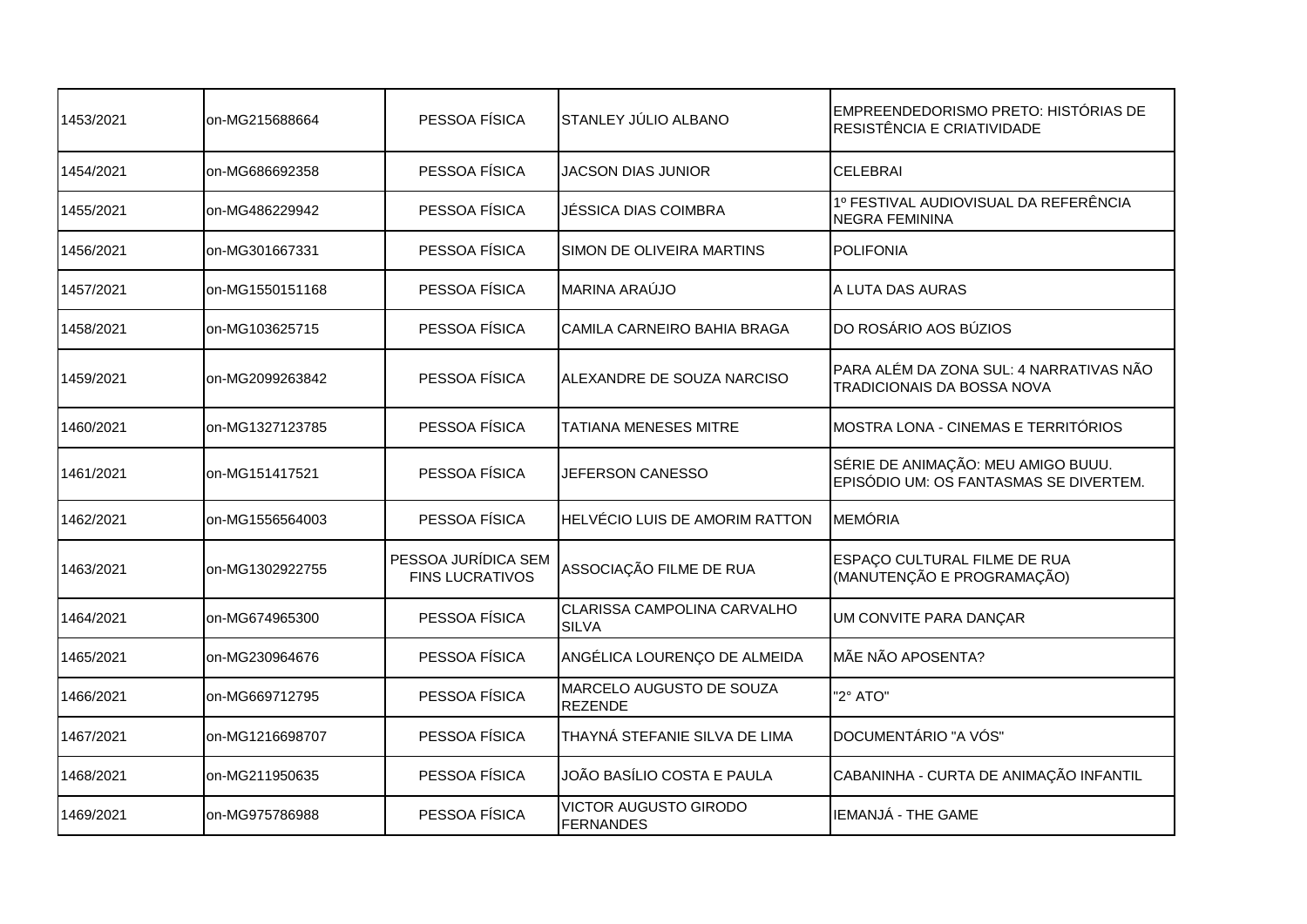| 1470/2021 | on-MG718757132  | PESSOA FÍSICA | <b>ERNESTO RODRIGUES FERNANDE</b><br>JÚNIOR   | AS CUCAS: UM DIA MÁGICO EM BEAGÁ                                                                                 |
|-----------|-----------------|---------------|-----------------------------------------------|------------------------------------------------------------------------------------------------------------------|
| 1471/2021 | on-MG1757115662 | PESSOA FÍSICA | <b>JOSUÉ SALES BARBOSA</b>                    | PAVÊ OU PÁ CUMÊ                                                                                                  |
| 1472/2021 | on-MG1313414248 | PESSOA FÍSICA | ANDRÉ MÁRCIO DE OLIVEIRA LAGE                 | <b>FOLIA DE REIS</b>                                                                                             |
| 1473/2021 | on-MG1217873495 | PESSOA FÍSICA | VALMIQUE JOSÉ ASSIS GUIMARÃES<br>JÚNIOR       | MUZA - REVISTA ELETRÔNICA                                                                                        |
| 1474/2021 | on-MG716588759  | PESSOA FÍSICA | ANA CAROLINA SOARES DA COSTA<br><b>COELHO</b> | CRIA! CINEMA NA LESTE.                                                                                           |
| 1475/2021 | on-MG279666624  | PESSOA FÍSICA | FERNANDO MACHADO DE CASTRO                    | HOMEM DE LUGAR NENHUM                                                                                            |
| 1476/2021 | on-MG758735844  | PESSOA FÍSICA | MARIANA FAGUNDES AZEVEDO                      | <b>ESTRANGEIRAS</b>                                                                                              |
| 1477/2021 | on-MG663375082  | PESSOA FÍSICA | CLÁUDIO GONTIJO GUIMARÃES                     | <b>ESPERA</b>                                                                                                    |
| 1478/2021 | on-MG744967454  | PESSOA FÍSICA | CECÍLIA PARREIRA VITAL                        | <b>NASCIDA E CRIADA</b>                                                                                          |
| 1479/2021 | on-MG1431055795 | PESSOA FÍSICA | SAMUEL FÁVERO BARBOSA RESENDE                 | <b>BEM AQUI</b>                                                                                                  |
| 1480/2021 | on-MG919092335  | PESSOA FÍSICA | LUCIANO CORREIA DA SILVA                      | QUANDO SENTI MEU CORAÇÃO PARAR DE<br><b>BATER</b>                                                                |
| 1481/2021 | on-MG1126193063 | PESSOA FÍSICA | <b>HENRIQUE MAGALHÃES CORDOVAL</b>            | <b>SUAVE COISA NENHUMA</b>                                                                                       |
| 1482/2021 | on-MG1236156161 | PESSOA FÍSICA | <b>CAROLINE DA SILVA SANTOS</b>               | A REFEIÇÃO - NENHUM LUGAR SEGURO                                                                                 |
| 1483/2021 | on-MG1048716354 | PESSOA FÍSICA | <b>GUSTAVO DA ROCHA JARDIM</b>                | CINEMA - SENSAÇÃO DE MUNDO                                                                                       |
| 1484/2021 | on-MG2122993665 | PESSOA FÍSICA | ANA HELENA DE SOUSA CAMPOS                    | ATUAÇÃO EM FOCO                                                                                                  |
| 1485/2021 | on-MG1506953013 | PESSOA FÍSICA | EDER JOSE DOS SANTOS JUNIOR                   | GIRASSOL VERMELHO - DISTRIBUIÇÃO                                                                                 |
| 1486/2021 | on-MG44067614   | PESSOA FÍSICA | MISAEL AVELINO DOS SANTOS FILHO               | DOCUMENTÁRIO 'UAI RAP SOUL E A<br>IMPORTÂNCIA DO PROGRAMA DE RÁDIO PARA<br>DIFUSÃO DO HIP HOP EM BELO HORIZONTE' |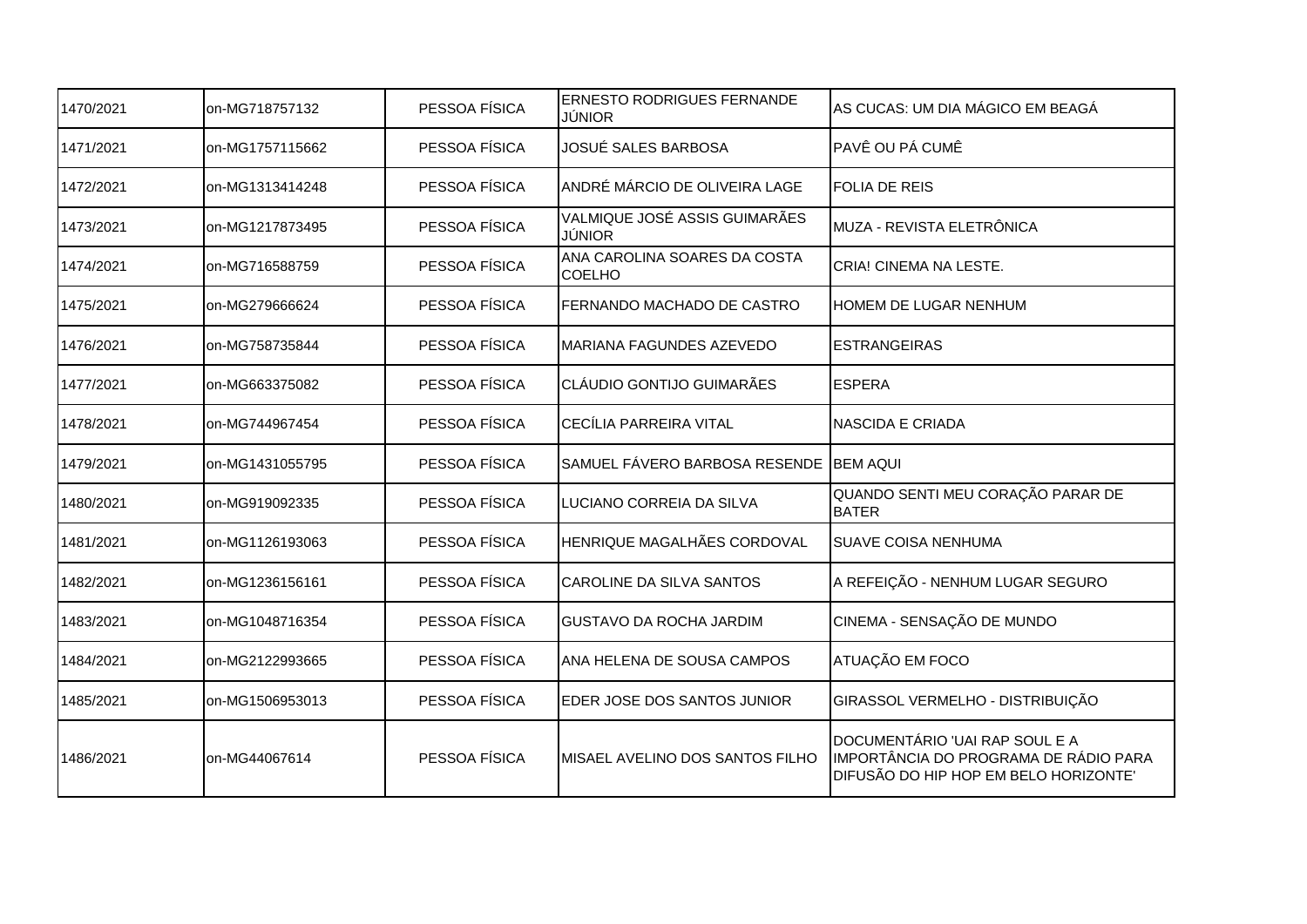| 1487/2021 | on-MG1404897320 | PESSOA FÍSICA | <b>FREDERICO ALMEIDA QUEIROZ</b>                              | O SEGUNDO SILÊNCIO                                            |
|-----------|-----------------|---------------|---------------------------------------------------------------|---------------------------------------------------------------|
| 1488/2021 | on-MG1625046221 | PESSOA FÍSICA | ANA CRISTINA VALENTE BORGES                                   | <b>MAROQUINHA PELA CIDADE</b>                                 |
| 1489/2021 | on-MG547951599  | PESSOA FÍSICA | <b>BRUNO DE CARVALHO MORENO</b>                               | O MAGNÍFICO MUNDO DE AKVA                                     |
| 1490/2021 | on-MG475679357  | PESSOA FÍSICA | <b>AIANO BEMFICA MINEIRO</b>                                  | DISTRIBUIÇÃO DO FILME "ENTRE NÓS TALVEZ<br>ESTEJAM MULTIDÕES" |
| 1491/2021 | on-MG86391833   | PESSOA FÍSICA | IARA NILZA DE LOURDES BRITTO<br><b>MARQUES OLIVEIRA BOSON</b> | CURTA-METRAGEM "SOB O MESMO CÉU" POR<br>IMATHEUS DE PAULA.    |
| 1492/2021 | on-MG26822579   | PESSOA FÍSICA | <b>KYRIA KARINNE SALVADOR</b><br><b>RODRIGUES</b>             | A CERÂMICA EM MINAS GERAIS POR ERLI<br><b>FANTINI</b>         |
| 1493/2021 | on-MG1375686007 | PESSOA FÍSICA | ANA LUIZA NOLLI MERRIGHI                                      | FLOWER POWER MULHERES DE BH: VOZ E<br><b>MOVIMENTO</b>        |
| 1494/2021 | on-MG414870222  | PESSOA FÍSICA | LEONARDO GUIMARÃES RABELO DO<br><b>AMARAL</b>                 | PARAR É MORRER                                                |
| 1495/2021 | on-MG27264174   | PESSOA FÍSICA | <b>IGOR SANTOS BASTOS</b>                                     | ILHA DO LIXO                                                  |
| 1496/2021 | on-MG308370057  | PESSOA FÍSICA | <b>BRENO HENRIQUE DE ALMEIDA</b><br><b>ROCHA</b>              | AS MÃES E OS SEUS MORTOS                                      |
| 1497/2021 | on-MG1365202816 | PESSOA FÍSICA | JÉSSICA DAYANA ALVES ARAUJO                                   | JE\$\$ YONICA, UM FILME MUSICAL ELETRÔNICO<br>LGBTQIAP+       |
| 1498/2021 | on-MG1111964314 | PESSOA FÍSICA | <b>GUILHERME HENRIQUE VIEIRA</b><br><b>MARQUES</b>            | FESTIVAL ALQUIMIA POÉTICA                                     |
| 1499/2021 | on-MG936073699  | PESSOA FÍSICA | RAQUEL LADEIRA                                                | "MULHER, LOGO MÃE?"                                           |
| 1500/2021 | on-MG1387608873 | PESSOA FÍSICA | <b>GERALDO WAGNER FERREIRA</b><br><b>BARÃO FONSECA</b>        | LAVRA                                                         |
| 1501/2021 | on-MG365110665  | PESSOA FÍSICA | MÁRCIO EUSTÁQUIO ANTUNES DE<br><b>SOUZA</b>                   | MUXIMA!                                                       |
| 1502/2021 | on-MG2067407615 | PESSOA FÍSICA | <b>FREDERICO PEQUENO NOGUEIRA</b>                             | <b>OUTROS TEMPEIROS</b>                                       |
| 1503/2021 | on-MG379545733  | PESSOA FÍSICA | <b>RENATO HENRIQUE DIAS SILVEIRA</b>                          | <b>CINEMA BRASILEIRO EM FOCO</b>                              |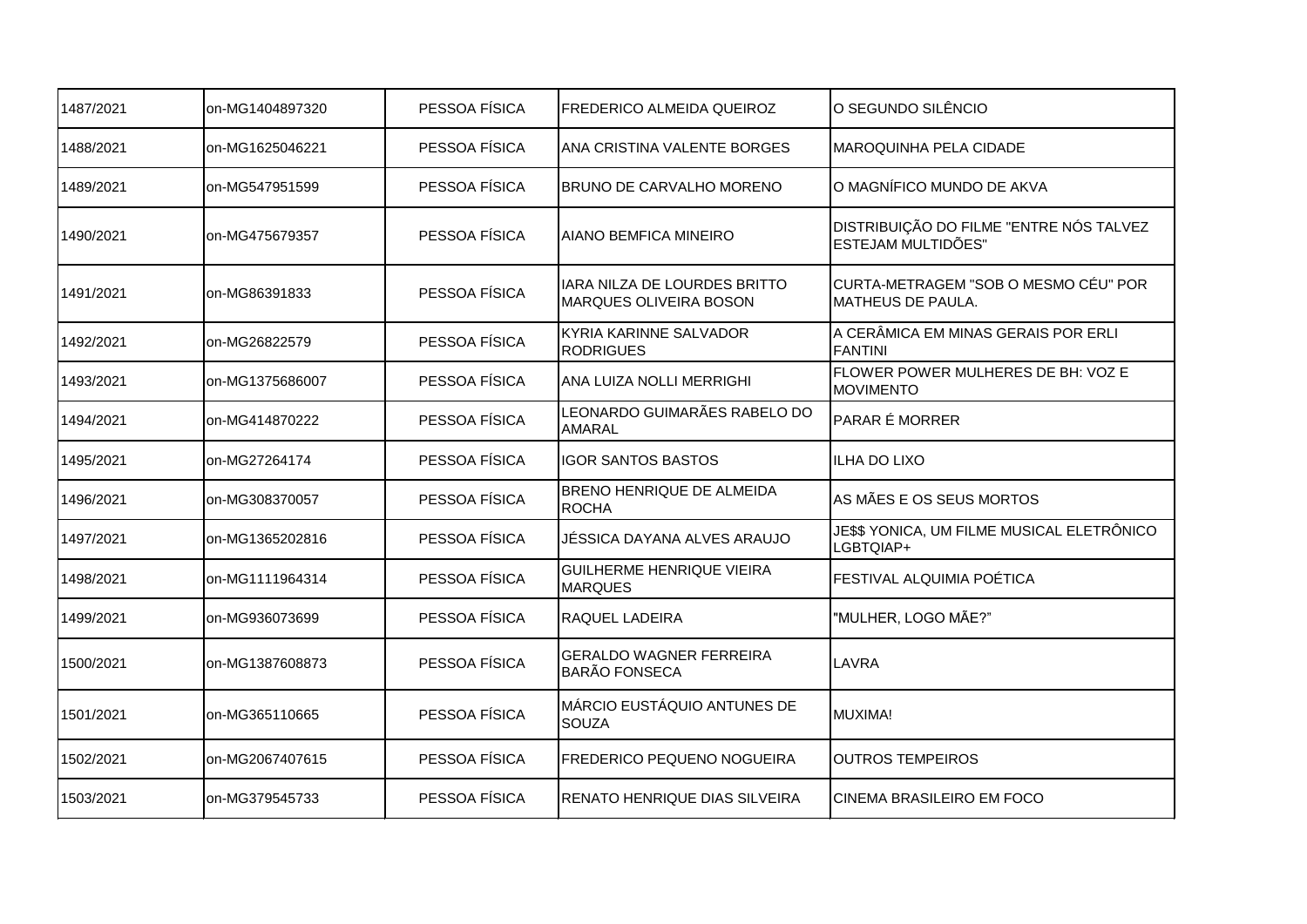| 1504/2021 | on-MG201789053  | PESSOA FÍSICA | <b>IMATHEUS AUGUSTO LANES</b><br><b>GONÇALVES</b>           | <b>B. L. U.</b>                                                                                        |
|-----------|-----------------|---------------|-------------------------------------------------------------|--------------------------------------------------------------------------------------------------------|
| 1505/2021 | on-MG706567538  | PESSOA FÍSICA | FÁBIO RESENDE DOS SANTOS                                    | MINI FESTIVAL DE WEBFILM 2021                                                                          |
| 1506/2021 | on-MG480345867  | PESSOA FÍSICA | VANESSA LORENA ANASTÁCIO                                    | GRUPO MOVÊNCIA: PESQUISA EM CONTAÇÃO<br>DE HISTÓRIA E NARRATIVA-POÉTICOVISUAL-<br><b>AUDIODESCRITA</b> |
| 1507/2021 | on-MG757234685  | PESSOA FÍSICA | QUEZIA MARA ARGENTINO FERREIRA<br><b>RAMALHO</b>            | PRA SEMPRE BAOBÁ                                                                                       |
| 1508/2021 | on-MG69148570   | PESSOA FÍSICA | <b>LEONARDO AYRES FURTADO</b>                               | O VELHO MAQUINISTA                                                                                     |
| 1509/2021 | on-MG2050387506 | PESSOA FÍSICA | <b>BEATRIZ AYUMI WATANABE</b>                               | <b>BOUVÓ: PRESENTE DE GREGO</b>                                                                        |
| 1510/2021 | on-MG799164176  | PESSOA FÍSICA | HÉRLEN FRANCISCA ROMÃO                                      | 3ª MOSTRA "NEGRITUDE EM PAUTA NO<br>AUDIOVISUAL                                                        |
| 1511/2021 | on-MG994994562  | PESSOA FÍSICA | DJALMA RAMALHO GONÇALVES                                    | POR QUE A ONÇA SE PINTOU?                                                                              |
| 1512/2021 | on-MG938156180  | PESSOA FÍSICA | <b>SARTRE SILVA E SOUZA</b>                                 | PRODUÇÃO DO CURTA-METRAGEM DE<br>ANIMAÇÃO 2D "OPINIÕES JILÓGICAS"                                      |
| 1513/2021 | on-MG1465734880 | PESSOA FÍSICA | <b>ISADORA CANELA MARTINS MARTINS</b><br><b>DE CARVALHO</b> | MARÇO                                                                                                  |
| 1514/2021 | on-MG876556495  | PESSOA FÍSICA | SERGIO BARBOZA DA SILVA JUNIOR                              | <b>CULTURA PARA AS RUAS</b>                                                                            |
| 1515/2021 | on-MG1298861993 | PESSOA FÍSICA | FRANZ GALVÃO COSTA PIRAGIBE                                 | DARTAGNAM DE DUMAS                                                                                     |
| 1516/2021 | on-MG955669780  | PESSOA FÍSICA | ÁGATHA DE ARAÚJO ANDRADE                                    | CÉU TEM QUE TER PASSARINHOS                                                                            |
| 1517/2021 | on-MG952187212  | PESSOA FÍSICA | JOÃO FLÁVIO FLORES DE ARAÚJO                                | <b>QUÍMIKOS</b>                                                                                        |
| 1518/2021 | on-MG750410491  | PESSOA FÍSICA | FELIPE CANÊDO FIGUEIREDO                                    | MÃE GENTIL                                                                                             |
| 1519/2021 | on-MG813972202  | PESSOA FÍSICA | ÁLVARO ANDRADE ALVES                                        | INANUQUE DO NORTE DE MINAS GERAIS                                                                      |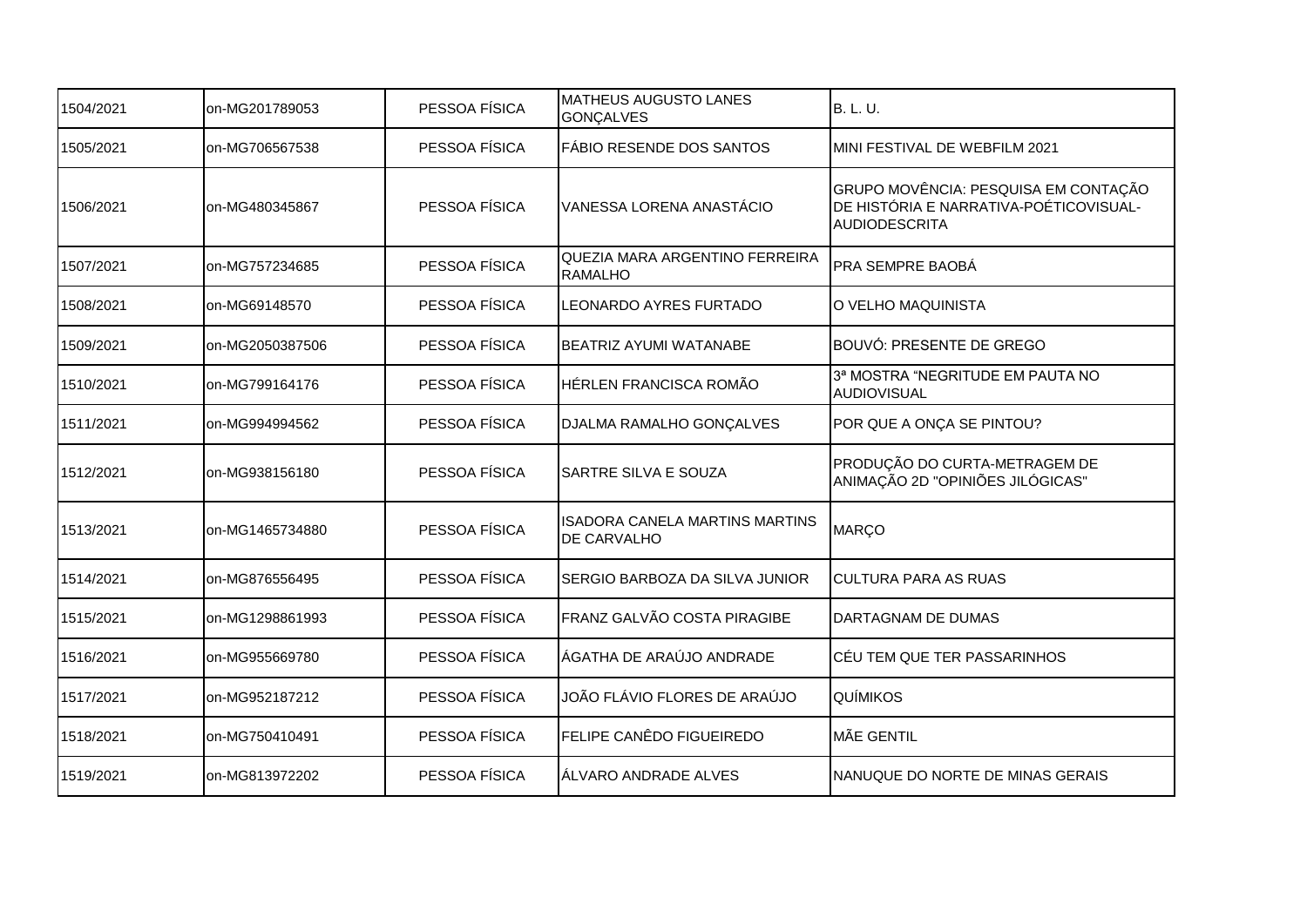| 1520/2021 | on-MG966416238  | PESSOA FÍSICA | LAURA CLEMESHA COGGIOLA                     | <b>UMNUM</b>                                                |
|-----------|-----------------|---------------|---------------------------------------------|-------------------------------------------------------------|
| 1521/2021 | on-MG1401888099 | PESSOA FÍSICA | JOÃO BATISTA MELO DOS SANTOS                | A LANTERNA MÁGICA                                           |
| 1522/2021 | on-MG1011034856 | PESSOA FÍSICA | NICOLE GONÇALVES DA COSTA                   | "3 ATOS DO MESMO TEMA"                                      |
| 1523/2021 | on-MG422211819  | PESSOA FÍSICA | <b>CAIO RIBEIRO PARANHOS</b>                | PROGRAMA FOGO BAIXO                                         |
| 1524/2021 | on-MG556738643  | PESSOA FÍSICA | MOHARA MAGALHÃES VILLAÇA                    | A SAIDEIRA                                                  |
| 1525/2021 | on-MG1996489824 | PESSOA FÍSICA | ANDREA ADELINA VIEIRA SANTOS                | <b>LAKAY MWEN</b>                                           |
| 1526/2021 | on-MG797011360  | PESSOA FÍSICA | DEBORA DE VIVEIROS PEREIRA                  | <b>VESTÍGIO</b>                                             |
| 1527/2021 | on-MG1993540089 | PESSOA FÍSICA | JÉSSICA PARREIRAS MARROQUES                 | AS ENCANTADAS LAVADEIRAS DE ALMENARA                        |
| 1528/2021 | on-MG403658163  | PESSOA FÍSICA | MARISA MERLO DE PAULA                       | EU, EMPRESA                                                 |
| 1529/2021 | on-MG345837318  | PESSOA FÍSICA | <b>WASHINGTON BARBOSA DE OLIVEIRA</b>       | GRAVAÇÃO DO FILME "BABI DE OLIVEIRA" - A<br>FORÇA DA MULHER |
| 1530/2021 | on-MG1632896129 | PESSOA FÍSICA | JEOVANA MARIA FERREIRA DUTRA                | PASSADOURO                                                  |
| 1531/2021 | on-MG854003576  | PESSOA FÍSICA | MATHEUS BECHALANI DOS SANTOS                | <b>BHNASPEDRAS</b>                                          |
| 1532/2021 | on-MG1046152206 | PESSOA FÍSICA | MARCELLA JACQUES GUIMARÃES                  | PAVILHÃO DAS SEREIAS                                        |
| 1533/2021 | on-MG1109536438 | PESSOA FÍSICA | ANDRESSA FRANÇA CAETANO<br><b>BATISTA</b>   | PROCURA-SE UM AMOR PARA POLI                                |
| 1534/2021 | on-MG332338557  | PESSOA FÍSICA | ÂNGELO HENRIQUE DE SOUZA COSTA              | PRODUÇÃO DO JOGO DIGITAL PARA MOBILE<br>(CHROMA HUNTER)     |
| 1535/2021 | on-MG414010426  | PESSOA FÍSICA | MATHEUS ARAUJO BONGIOVANI<br><b>BATISTA</b> | <b>EXPECTATIVA</b>                                          |
| 1536/2021 | on-MG1281588884 | PESSOA FÍSICA | ANA GABRIELA DE SOUZA MORAIS                | <b>QUIZ CULT</b>                                            |
| 1537/2021 | on-MG1369899435 | PESSOA FÍSICA | SILVIA MARIA SOARES NEGRAO DA<br>FONSECA    | CATIBIRIBOLAS - ANIMAÇÃO INFANTIL                           |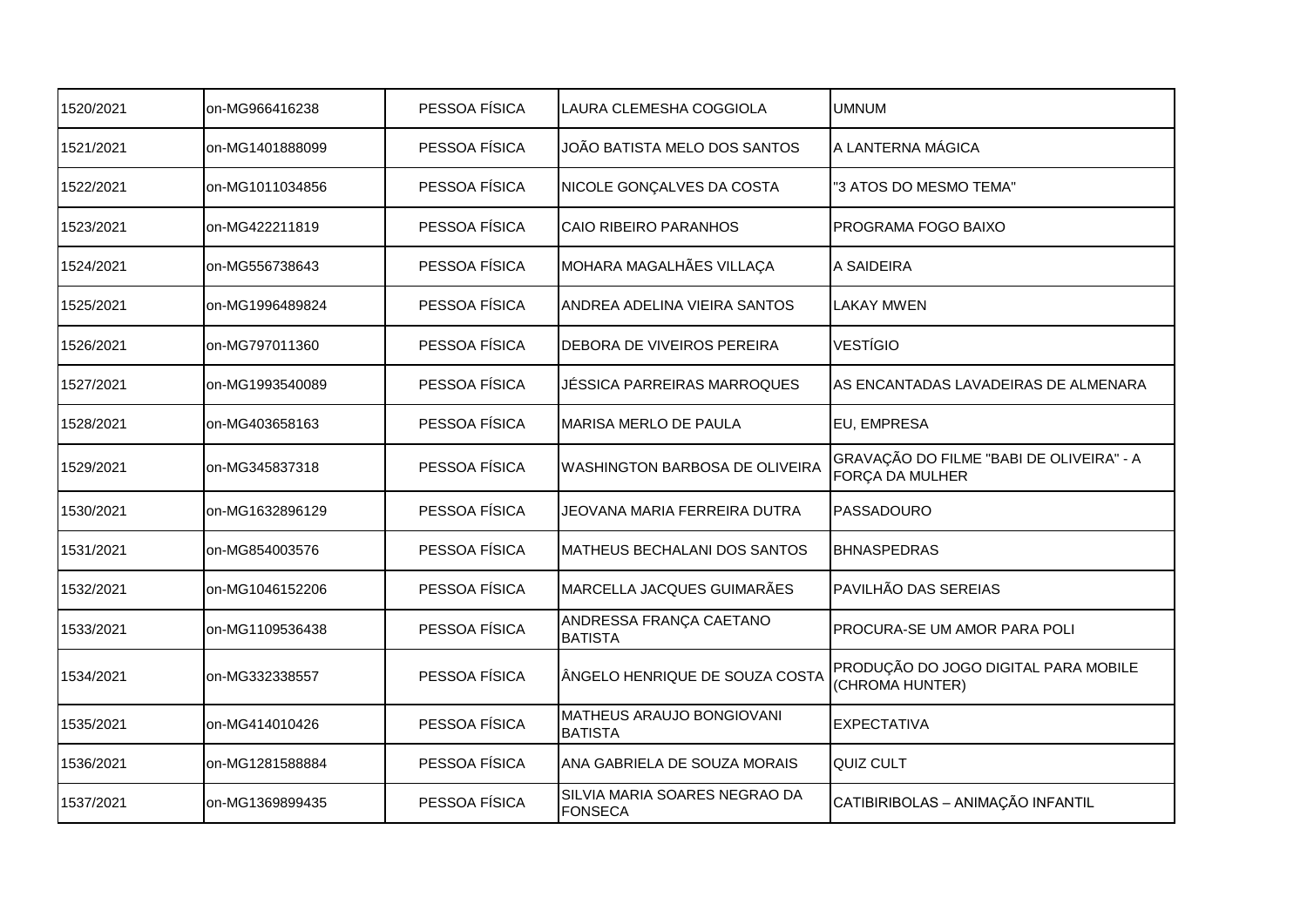| 1538/2021 | on-MG487009243  | PESSOA FÍSICA                                 | <b>BRUNO DE FIGUEIREDO E SILVA</b>                     | A CURA                                                            |
|-----------|-----------------|-----------------------------------------------|--------------------------------------------------------|-------------------------------------------------------------------|
| 1539/2021 | on-MG456416457  | PESSOA FÍSICA                                 | <b>IGOR DE OLIVEIRA SILVA</b>                          | <b>URRO</b>                                                       |
| 1540/2021 | on-MG284186679  | PESSOA FÍSICA                                 | ALISON RODRIGO SANTOS RIBEIRO                          | SAMBA DE BELO HORIZONTE AOS OLHOS DE UM<br><b>TONINHO</b>         |
| 1541/2021 | on-MG1541409194 | PESSOA FÍSICA                                 | LUCAS RAIMUNDO                                         | <b>CIDADE RITUAL</b>                                              |
| 1542/2021 | on-MG1589318157 | PESSOA FÍSICA                                 | RAIMUNDO FERREIRA DE SOUSA                             | BELO HORIZONTE PELO OLHAR DA CAPOEIRA                             |
| 1543/2021 | on-MG1078731457 | PESSOA FÍSICA                                 | PEDRO HENRIQUE BALBINO DE<br><b>SOUZA</b>              | <b>EDUKAKILOMBU SENTIDOS DOS SABERES</b><br><b>ANCESTRAIS</b>     |
| 1544/2021 | on-MG1841961971 | PESSOA FÍSICA                                 | <b>GUILHERME MOREIRA JARDIM</b>                        | <b>CAUBÓI MISTERIOSO</b>                                          |
| 1545/2021 | on-MG89611417   | PESSOA JURÍDICA SEM<br><b>FINS LUCRATIVOS</b> | NECUP - NÚCLEO DE ESTUDOS DE<br><b>CULTURA POPULAR</b> | PRODUÇÃO E LANÇAMENTO DO<br>DOCUMENTÁRIO "REGALO DE CUBA"         |
| 1546/2021 | on-MG1847347693 | PESSOA FÍSICA                                 | MATHEUS TIBURCIO DAVID                                 | <b>EMOÇÃO DE MONTANHA</b>                                         |
| 1547/2021 | on-MG1203532114 | PESSOA FÍSICA                                 | <b>DANILO RIBEIRO TELES</b>                            | <b>FESTIVAL BH NAS TELAS</b>                                      |
| 1548/2021 | on-MG1205667814 | PESSOA JURÍDICA SEM<br><b>FINS LUCRATIVOS</b> | <b>INSTITUTO HUMBERTO MAURO</b>                        | HISTÓRIA DO CINEMA MINEIRO                                        |
| 1549/2021 | on-MG1856705748 | PESSOA FÍSICA                                 | CARLOS EDUARDO COSTA DOS<br><b>ANJOS</b>               | MCS DA FAVELINHA - VOLUME DOIS                                    |
| 1550/2021 | on-MG1458318918 | PESSOA FÍSICA                                 | MICHAEL NIGEL ROCHA MENDES                             | TRAMAS PERIFÉRICAS                                                |
| 1551/2021 | on-MG1242201726 | PESSOA FÍSICA                                 | DELANEY ANTÔNIO PEREIRA JUNIOR                         | NAS FRONTEIRAS DA CIDADE ESQUECIDA - BEM-<br>ME-QUER MAL-ME-QUER  |
| 1552/2021 | on-MG1728928350 | PESSOA FÍSICA                                 | <b>LILIAN NUNES VIEIRA</b>                             | PARQUES DE BH - LAGOA DO NADO (EDIÇÃO<br>ESPECIAL)                |
| 1553/2021 | on-MG38892635   | PESSOA FÍSICA                                 | ADYR ASSIS D'ASSUMPÇÃO JUNIOR                          | DO ANALÓGICO AO DIGITAL- SEMINÁRIOS DA<br><b>IMAGEM DOS POVOS</b> |
| 1554/2021 | on-MG172514409  | PESSOA FÍSICA                                 | CELIO FERREIRA DUTRA JUNIOR                            | NÃO SEI ONDE ELA ESTÁ                                             |